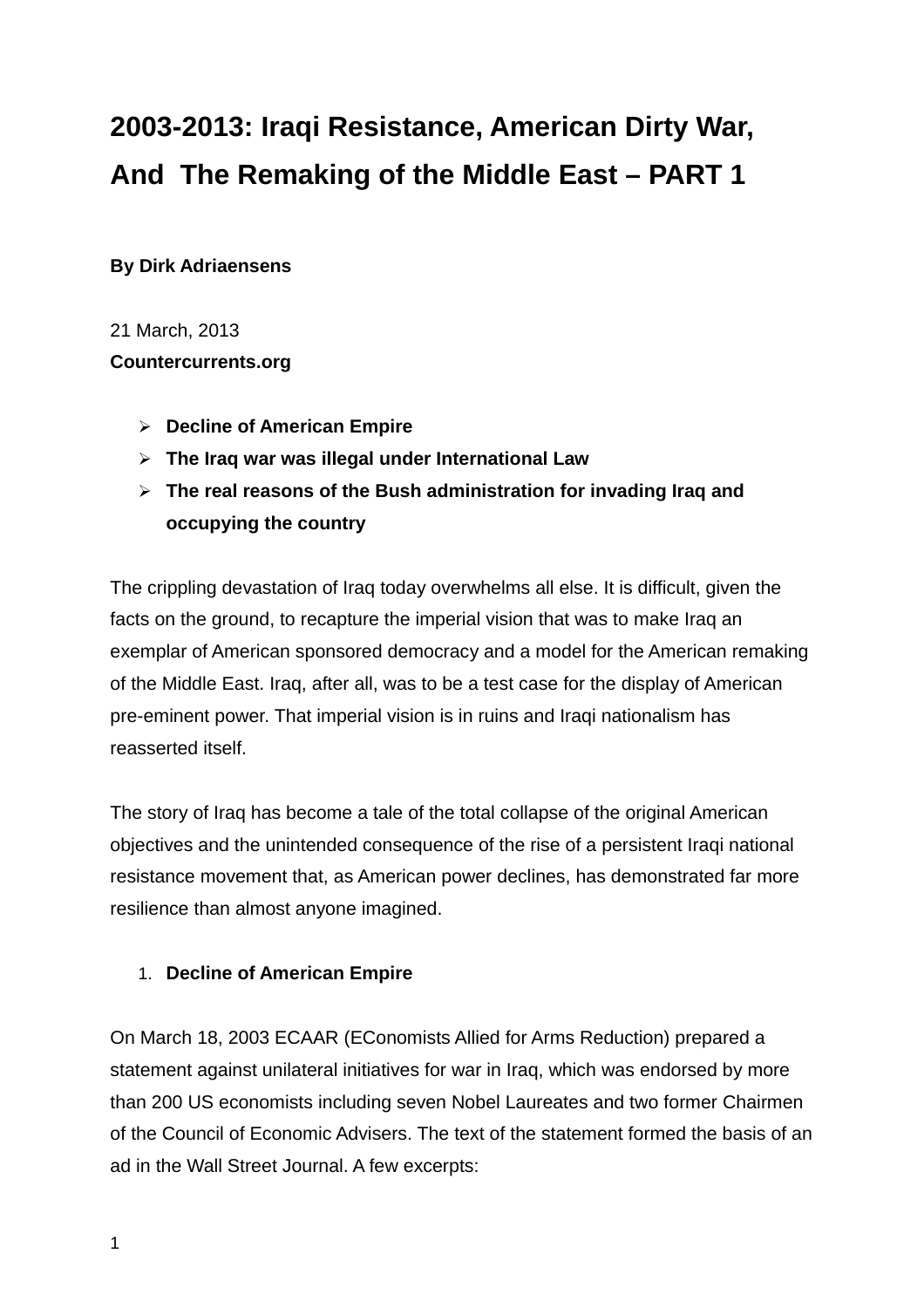*As American economists, we oppose unilateral initiatives for war against Iraq, which we see as unnecessary and detrimental to the security and the economy of the United States and the entire world community.*

*(…) We question whether war would serve security and not increase the risk of future instability and terrorism. We see the immediate human tragedy and devastation of war as clear; and we see as well serious potential economic harm to our nation and to the world.* 

*(…) The prospect of war threatens America's financial, energy and other markets. And the larger commitment of the administration to the military will impede, not advance, the recovery of the technology sector, by drawing resources away from civilian applications.*

*(…) We fear that war may significantly drive up interest rates and oil prices. If indeed this is so, or if the ongoing decline in the dollar goes too far, the effect could be to unleash a major consumer retrenchment in the United States, overwhelming the added government military spending.* 

*(…) Household budgets will take a serious hit. The war fever in Washington is blocking efforts for revenue sharing with the states, which is a major way the federal government could prevent a state and local calamity, and it is blocking adequate support efforts for homeland security. Nor can we hope, in such a climate, to address our continuing and larger problems of health care, education, unemployment, and poverty, all of which remain urgent concerns here at home.*

*(…) We do not believe that this war is necessary to the national security of the United States. A sound economy is necessary to the security of the United States and to peaceful world economic development.*

The statement draws a painstakingly accurate picture of what was bound to happen: this war has plunged the USA and the rest of the world in an economic crisis and clearly demonstrated the limitations of American power. The Iraqi resistance against the occupation is partly responsible for America's decline, as they predicted in 2004:*We will pin them here in Iraq to drain their resources, manpower, and their will to fight. We will make them spend as much as they steal, if not more. We will disrupt, then halt the flow of our stolen oil, thus, rendering their plans useless.*[1](#page-21-0)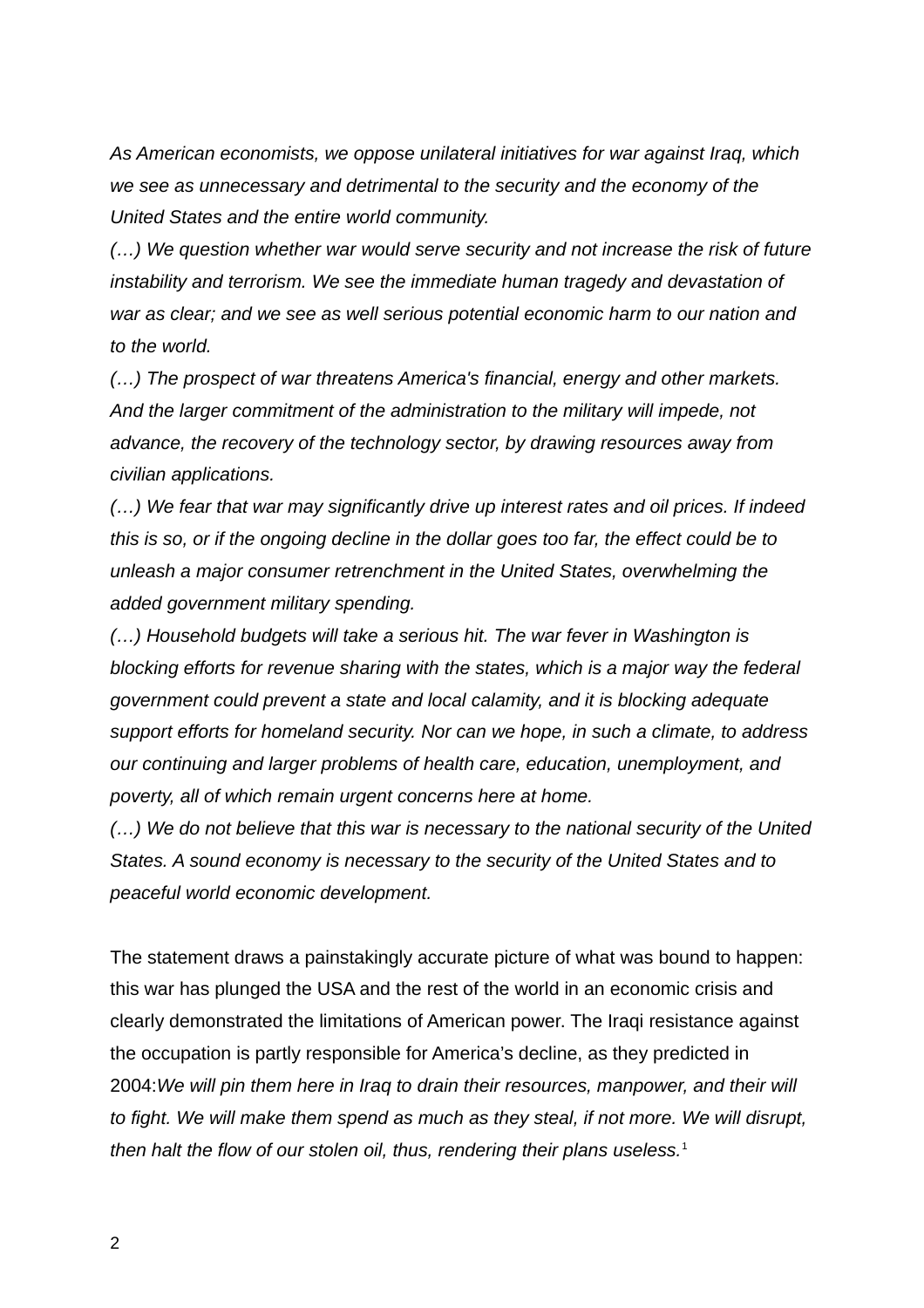Joseph E. Stiglitz, Nobel Laureate and one of the signatories of this statement, calculated the costs of the Iraq war, including many hidden costs, in his 2008 book The Three Trillion Dollar War.<sup>[2](#page-21-1)</sup> He concludes:

"There is no such thing as a free lunch, and there is no such thing as a free war. The Iraq adventure has seriously weakened the U.S. economy, whose woes now go far beyond loose mortgage lending. You can't spend \$3 trillion -- yes, \$3 trillion -- on a failed war abroad and not feel the pain at home."[3](#page-21-2)

Stiglitz lists what even one of these trillions could have paid for: 8 million housing units, or 15 million public school teachers, or healthcare for 530 million children for a year, or scholarships to university for 43 million students. Three trillion could have fixed America's social security problem for half a century. America, says Stiglitz, is currently spending \$5bn a year in Africa, and worrying about being outflanked by China there: "Five billion is roughly 10 days' fighting, so you get a new metric of thinking about everything."<sup>[4](#page-21-3)</sup>

And it's getting worse. "As the United States ends combat in Iraq, it appears that our \$3 trillion estimate (which accounted for both government expenses and the war's broader impact on the U.S. economy) was, if anything, too low. For example, the cost of diagnosing, treating and compensating disabled veterans has proved higher than we expected." Joseph Stiglitz wrote on 03 September 2010 in the Washington Post<sup>[5](#page-21-4)</sup>.

Even more dramatic are the consequences for the Middle East Region. A report published by the Strategic Foresight Group in India in a book entitled *The Cost of Conflict in the Middle East*, calculates that conflict in the area over the last 20 years has cost the nations and people of the region 12 trillion U.S. dollars. The Indian report adds that the Middle East has recorded "a high record of military expenses in the past 20 years and is considered the most armed region in the world."<sup>[6](#page-21-5)</sup> Imagine if that sum would have been spent on rural and urban infrastructure, dams and reservoirs, desalination and irrigation, forestation and fisheries, industry and agriculture, medicine and public health, housing and information technology, jobs, equitable integration of cities and villages, and repairing the ravages of wars rather than on arms that can only create destruction.

#### 2. **The Iraq war was illegal under International Law**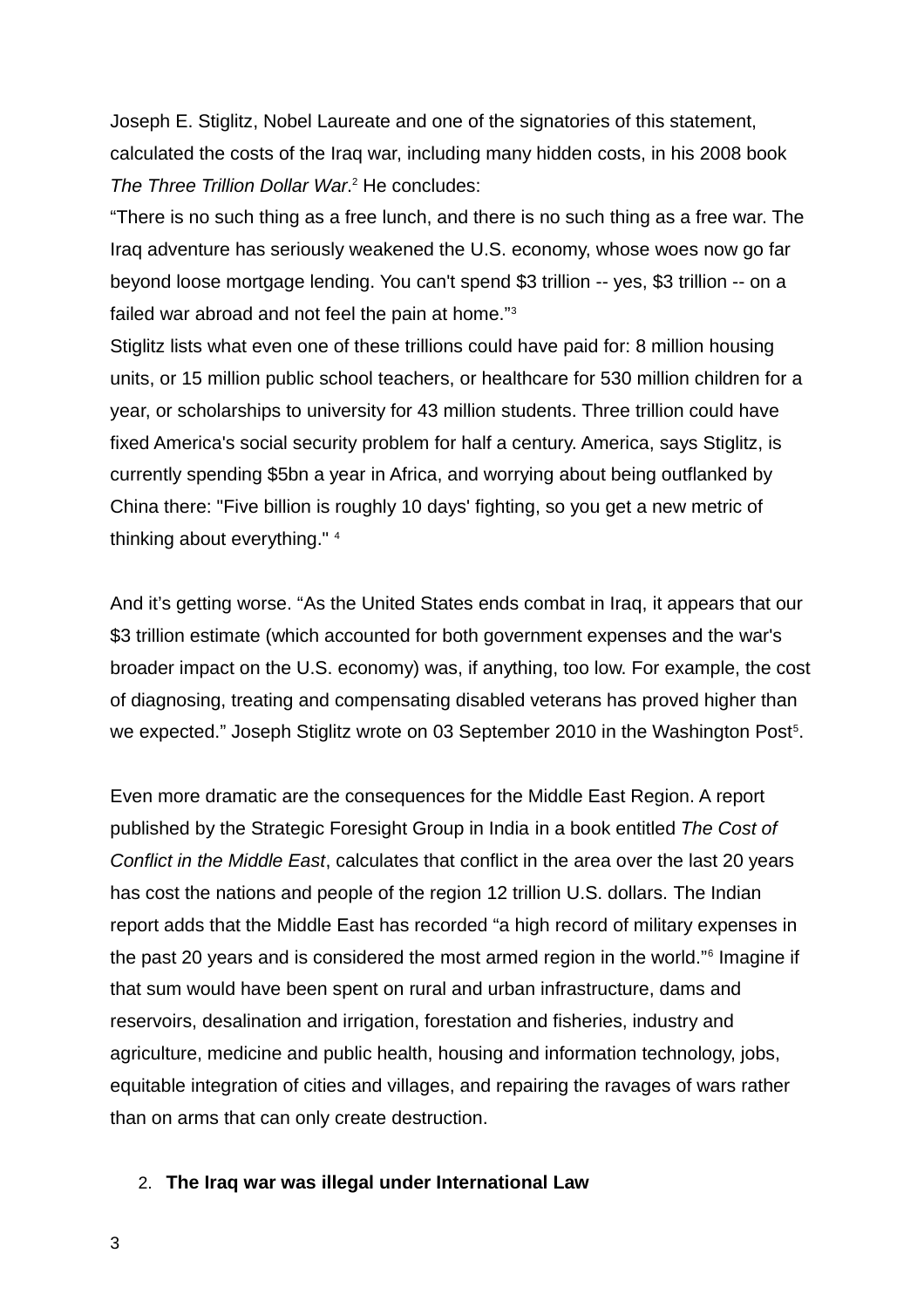In the run up to the invasion of Iraq in 2003 several reasons were given to justify an invasion. However:

A) There were no WMD, be it nuclear, chemical or biological, in contrast to the empty claims of U.S. Secretary of State Colin Powell at the UN Security Council in February 2003[7](#page-21-6) , allegations which he afterwards called "the lowest point in my life "[8](#page-21-7) .

B) There was no link with Al-Qaeda terrorists.

C) Finally, it was said that the war would bring "democracy" in Iraq, an example for the entire Middle East. The "dictator" Saddam had to be be removed. This justification is still given by Tony Blair in the Chilcot Inquiry as the main reason for invading Iraq.<sup>[9](#page-21-8)</sup>

So there was no "smoking gun", no casus belli. This was an illegal war of aggression, there was no approval of the Security Council. The invasion could not be justified by chapter seven of the Charter of the UN and qualified as self-defense, because Iraq had not attacked the United States and Iraq was no imminent threat. There was no justification for this so called "preventive war". Leading international personalities, officials and lawyers have said so very clearly. A.o. Kofi Annan <sup>[10](#page-21-9)</sup>- former UN Secretary-General - and Hans Blix  $11$ - head of the weapons inspection commission of the UN - have openly declared that the Iraq invasion was illegal under international law. More recently the report by the Dutch Commission Davids<sup>[12](#page-21-11)</sup> concluded, that there was "no adequate international legal mandate for the invasion of Iraq."

Ex-chief of the IAEA (International Atomic Energy Agency) Mohamed ElBaradei: "Sure, there are dictators, but are you ready every time you want to get rid of a dictator to sacrifice a million innocent civilians? All the indications coming out of [the Chilcot inquiry] are that Iraq was not really about weapons of mass destruction but rather about regime change, and I keep asking the same question – where do you find this regime change in international law? And if it is a violation of international law, who is accountable for that?" "ElBaradei added, "Western policy towards this part of the world has been a total failure, in my view. It has not been based on dialogue,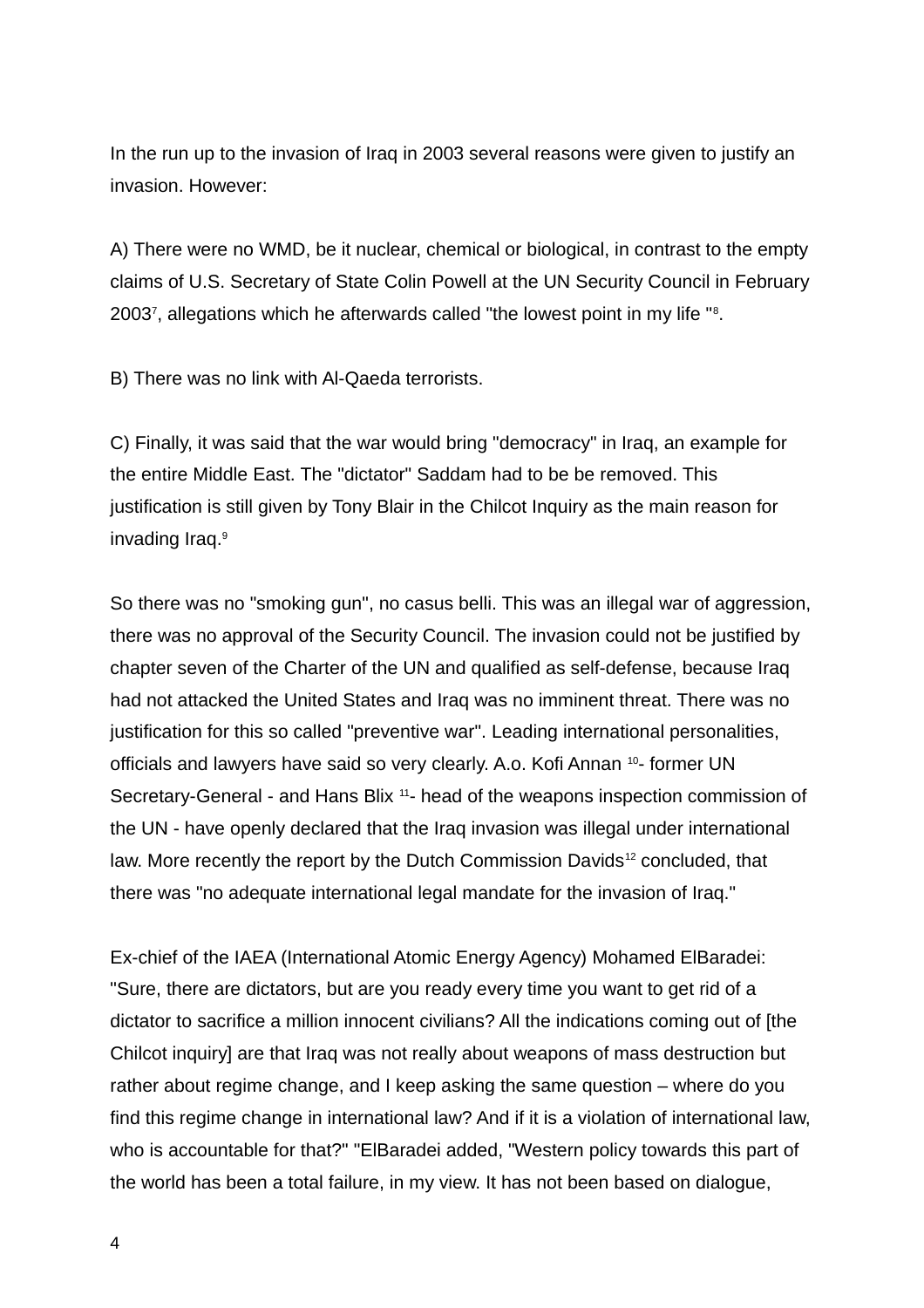understanding, supporting civil society and empowering people, but rather it's been based on supporting authoritarian systems as long as the oil keeps pumping."[13](#page-21-12)

Benjamin Ferencz, a former chief prosecutor of the Nuremberg Trials: "A prima facie case can be made that the United States is guilty of the supreme crime against humanity, that being an illegal war of aggression against a sovereign nation."Interviewed from his home in New York, Ferencz laid out a simple summary of the case: "The United Nations charter has a provision which was agreed to by the United States, formulated by the United States, in fact, after World War II. It says that from now on, no nation can use armed force without the permission of the U.N. Security Council. They can use force in connection with self-defense, but a country can't use force in *anticipation* of self-defense. Regarding Iraq, the last Security Council resolution essentially said, 'Look, send the weapons inspectors out to Iraq, have them come back and tell us what they've found -- then we'll figure out what we're going to do. The U.S. was impatient, and decided to invade Iraq -- which was all pre-arranged of course. So, the United States went to war, in violation of the charter."[14](#page-21-13)

The International Military Tribunal at Nuremberg, which followed World War II, called the waging of aggressive war "essentially an evil thing...to initiate a war of aggression...is not only an international crime; it is the supreme international crime, differing only from other war crimes in that it contains within itself the accumulated evil of the whole."[1] Article 39 of the United Nations Charter provides that the UN Security Council shall determine the existence of any act of aggression and "shall make recommendations, or decide what measures shall be taken in accordance with Articles 41 and 42, to maintain or restore international peace and security".

The Rome Statute of the International Criminal Court refers to the crime of aggression as one of the "most serious crimes of concern to the international community", and provides that the crime falls within the jurisdiction of the International Criminal Court (ICC).<sup>[15](#page-21-14)</sup>

The aggression against Iraq was not just immoral, it was properly illegal.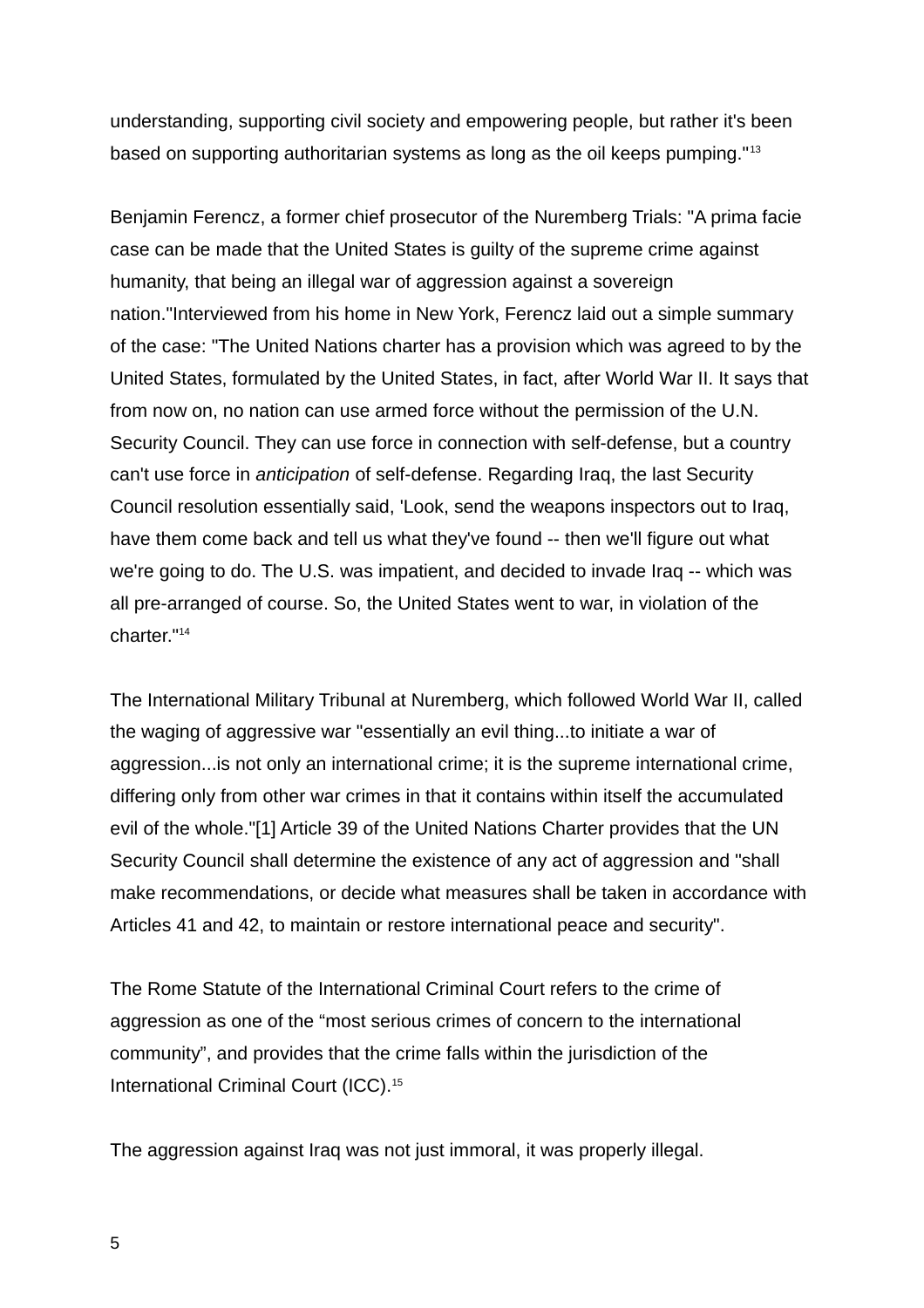From the signing of the Treaty of Westphalia in [16](#page-22-0)48<sup>16</sup>, up until 1945, when the United Nations was created, sovereign states in the West had the right to declare war. There were certain limits which they set themselves as to how war might be conducted, but the right itself was never contested.

It was precisely because this principle eventually led to WWII, and all the dramas associated with it, that the world body decided to ban war. That is, one state is not allowed to attack another. It is only allowed to defend itself.

Iraq had not yet attacked the United States when it was invaded. And even if it had, the only body that is authorised in international law to respond to such an act of aggression is the United Nations. Moreover, the UN cannot wage war as such, rather, it is authorised to intervene but only using means which are proportionate to the end, and in a temporary manner. $17$ 

This principle is the fundamental principle of polycentrism: of a global system in which nations' and people's fundamental rights can be respected. And it is precisely this principle which has been blankly rejected in the policies of the Project for the New American Century<sup>[18](#page-22-2)</sup>. Unfortunately, such a rejection calls forth unfortunate comparisons, whether we like it or not: for the last person who blatantly rejected the idea that international relations should be regulated by law was a man called Adolf Hitler. Like the PNAC, he began by writing down his position in Mein Kampf, before going on to put them into practice. So what we are seeing today is a repetition of this pattern: first international law is negated in theory, and then that theory is put into practice. This is an extremely dangerous sequence of events.

This is a crime which cannot be accepted. Let us recall the debate on the Iraq war that took place in the UN Security Council, when the French Minister of Foreign Affairs, Dominique de Villepin<sup>[19](#page-22-3)</sup>, insisted that the law must be respected, and therefore that since there had been no act of aggression, no war could be conducted against Iraq in the circumstances which then held. Colin Powell's response was to tell de Villepin: You belong to the past. But Powell was wrong. Villepin belongs to the present, and to the future. It is Colin Powell who belongs to the past -- to the world before 1945, the world that produced Hitler. It is the position of the United States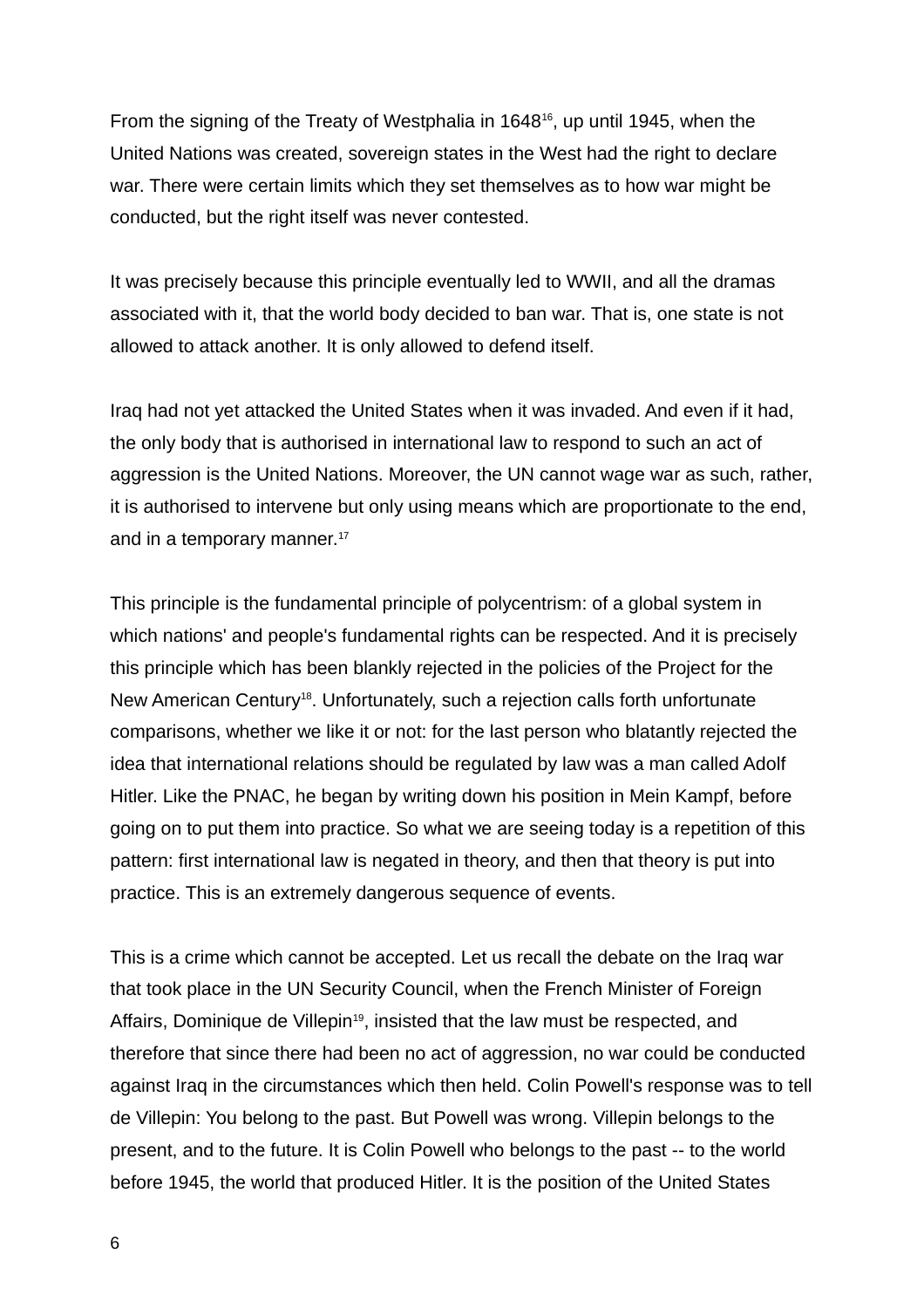which is driving history into reverse. So now we find ourselves facing a fundamental political question: Do we want the world to be ruled by the absence of rules, as it was in the past? Or do we want the world to be ruled by rules? $20^{\circ}$  $20^{\circ}$ 

Of course, those rules can be changed and adapted, and the institutions which have the responsibility of enforcing them may need to be reformed. But the central issue which is now under debate is the fundamental principle of whether we have any rules at all. Do we want there to be such a thing as international law? Or do we want the pax americana to become the lex americana : that is, a world in which there are no laws except those which the United States accepts as such? If so, this will entail the total disregard of the rights of all the peoples of the planet. And we will all, Europeans included, find we have become redskins. We will have the right to survive only to the extent that we do not come into conflict with so-called "American interests", which are not, in my opinion, the interests of the people of the United States, but of a minority of dominant economic corporations. That is the fundamental political choice facing us today.<sup>[21](#page-22-5)</sup>

## 3. **The real reasons of the Bush administration for invading Iraq and occupying the country**

Christopher Doran makes the following relevant analysis in his excellent book: *Making the World Safe for Capitalism. How Iraq Threatened the US Economic Empire and had to be Destroyed*- Pluto Books, 08 May 2012

The motivation for the US-led invasion and subsequent occupation of Iraq in March 2003 was to eliminate the threats a post UN sanctions Iraq posed to American economic hegemony. This hegemony, rooted in Third World debt and corporate market access, has seen trillions of dollars flow from the Third World to the First via the World Bank, the International Monetary Fund (IMF), the World Trade Organization (WTO), and free trade agreements. An independent Iraq, free to develop its own oil resources unimpeded, would have had the potential to challenge Saudi Arabia's petrodollar financing of the US economy, and directly challenge the Saudi state's capacity to serve American interests via its dominant oil producer status.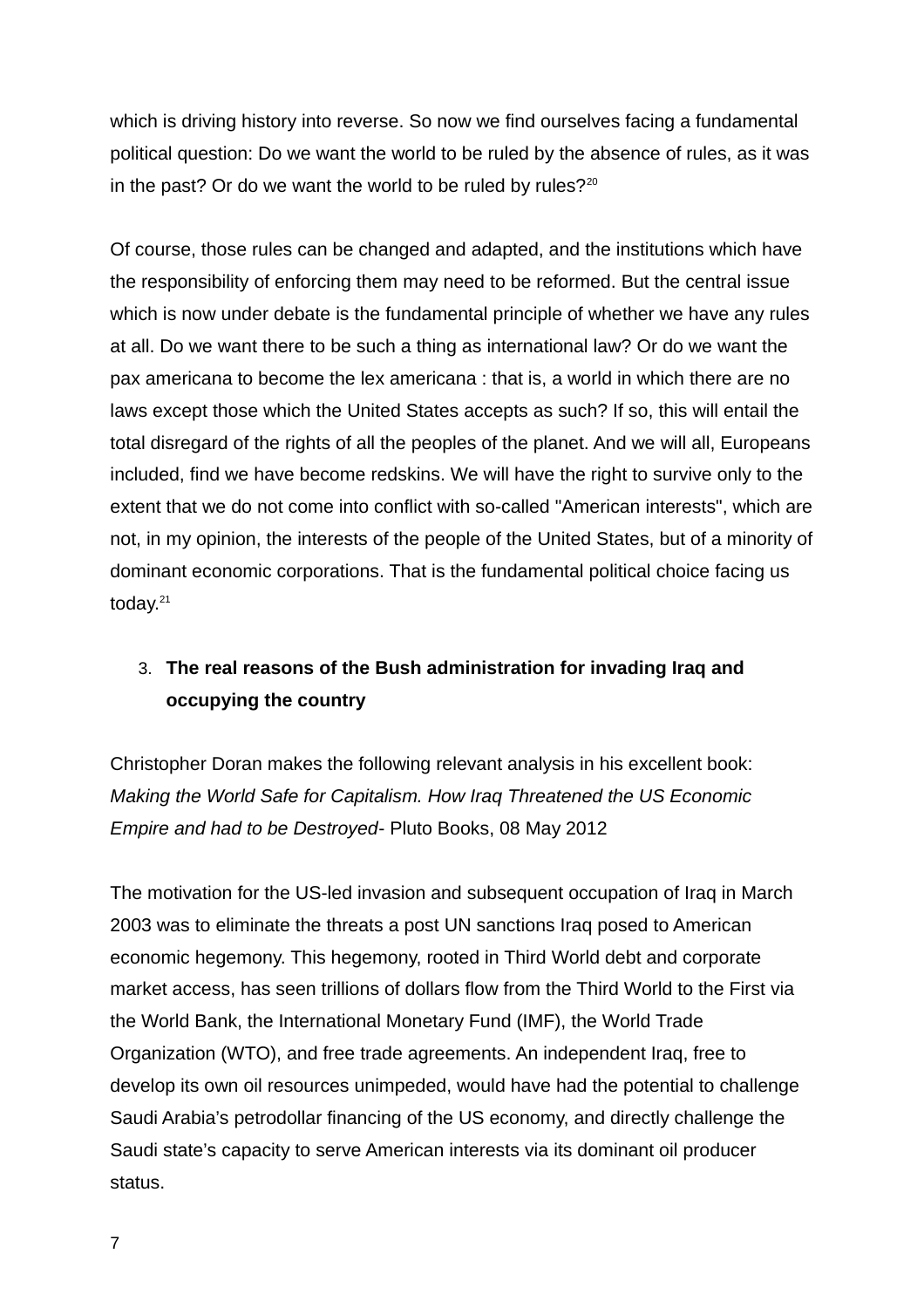What have the Americans given the Iraqis? Milton Friedman's neoliberalism. In Capitalism and Freedom (1962), Friedman outlined the three key cornerstones of neoliberal policy:

1. Governments must remove all rules and regulations standing in the way of the accumulation of profits.

2. Governments should sell off any assets they own that corporations could be running at a profit.

3. Governments should dramatically cut back funding of social programmes. These can be summarised as deregulation, privatisation of public entities, and cutbacks of government services: capitalism on crack cocaine. This model has been imposed on Iraq in a very brutal and extreme way.

The rise of neoliberalism at the American and International levels has coincided with the rise of the US as the world's dominant military power. The two are directly linked. New York Times columnist and free market globalisation advocate Thomas Friedman famously summarised this:

" …The hidden hand of the market will never work without the hidden fist. McDonalds cannot flourish without McDonnel Douglas…. And the hidden fist that keeps the world safe for Silicon Valley's technologies to flourish is called the US army, Air Force, Navy and Marine Corps."

America is responsible for the world's poorest countries being trapped in an endless cycle of poverty, with little money to invest in education, health care, provision of safe drinking water and basic food, and protection of crucial national and environmental resources.

Public services must now be subject to the neoliberal law of profit, not need. If the service can't be provided by a corporation for profit, it therefore is not really a necessity.

It is preservation of the system that is the focus, and to ensure that regardless of whether a country is a representative democracy or a dictatorship, decision making is taken out of the hands of government and instead government is beholden to the World Bank, the IMF, WTO and free trade agreements.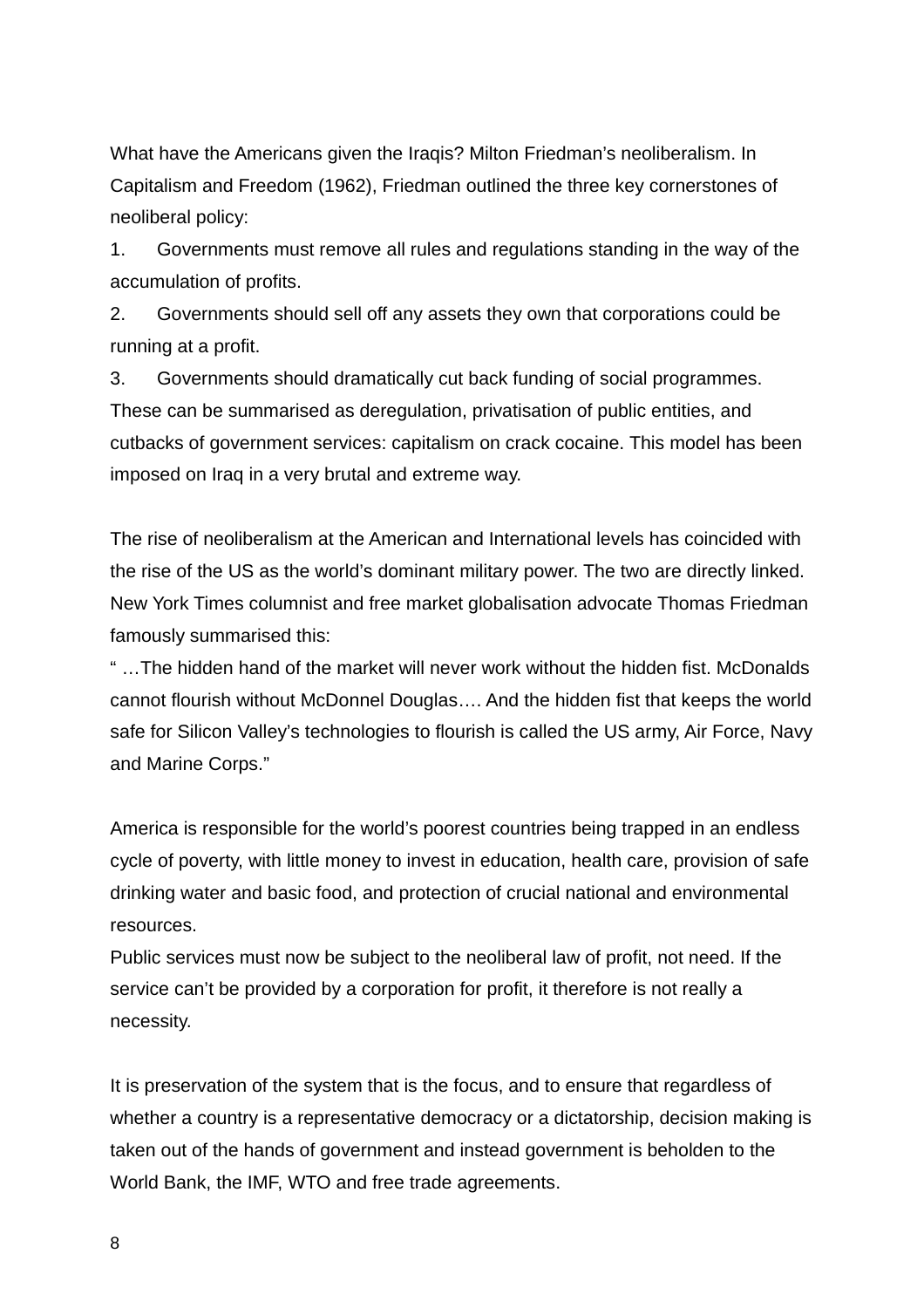America has created a global empire where countries are given two choices: acquiesce, or be destroyed. For countries that are already rich, reaping the rewards is allowed with this acquiescence, as in the case of Europe, Japan, Australia, Canada, the Arab oil-producing dictatorships of the Middle East. Resist and you will be potentially destroyed, like Iraq, Chile, Libya and countless others. For most of the planet, there are no rewards, only hardship. The US does not have the world's largest and most powerful military for show. It exists to keep the system in place, to make the rich richer by making the poor poorer, and to be available when a country not only resists, but could be potentially impede the very foundations upon which the system depends.

Rather than trying to prevent the oil embargo in 1973 and its subsequent price shock or reining in Israel in the Yom Kippur War, Nixon and Kissinger instead manipulated the crisis to solidify American dominance. It was Kissinger who negotiated the secret arrangements to ensure the resulting increase of Saudi oil revenues would go to American and British banks. That the population in the U.S. and the rest of the world suffered greatly because of this increase, was not a concern for the U.S. administration. What was important was that all countries in the world had to quadruple their currency reserves in dollars to purchase oil, which had a particularly beneficial effect on the value of the dollar. Indeed, the dollar was under severe pressure because of the Vietnam War, which cost a lot of money and actually became unpayable. That is why the U.S. in 1971 decided to leave the gold standard to link the value of the dollar to the oil. Since Saudi Arabia is the only oil producing country that has the ability to influence oil prices, the alliance between the U.S. and Saudi Arabia is of vital importance for the U.S.

This is why Iraq not only had to be militarily invaded, but thoroughly destroyed. Because Iraq stood in direct contrast to this World Bank/IMF neoliberal model. As a major oil producing country, it benefited from the US manipulation of the 1973 OPEC crisis and subsequent quadrupling of oil prices. But unlike Saudi Arabia, it steadfastly refused to send its oil profits to the US in return for US protection and client-state status. Instead, it invested its oil revenues back into its own development, and crucially, advocated other oil-producing Arab states do the same. The development

9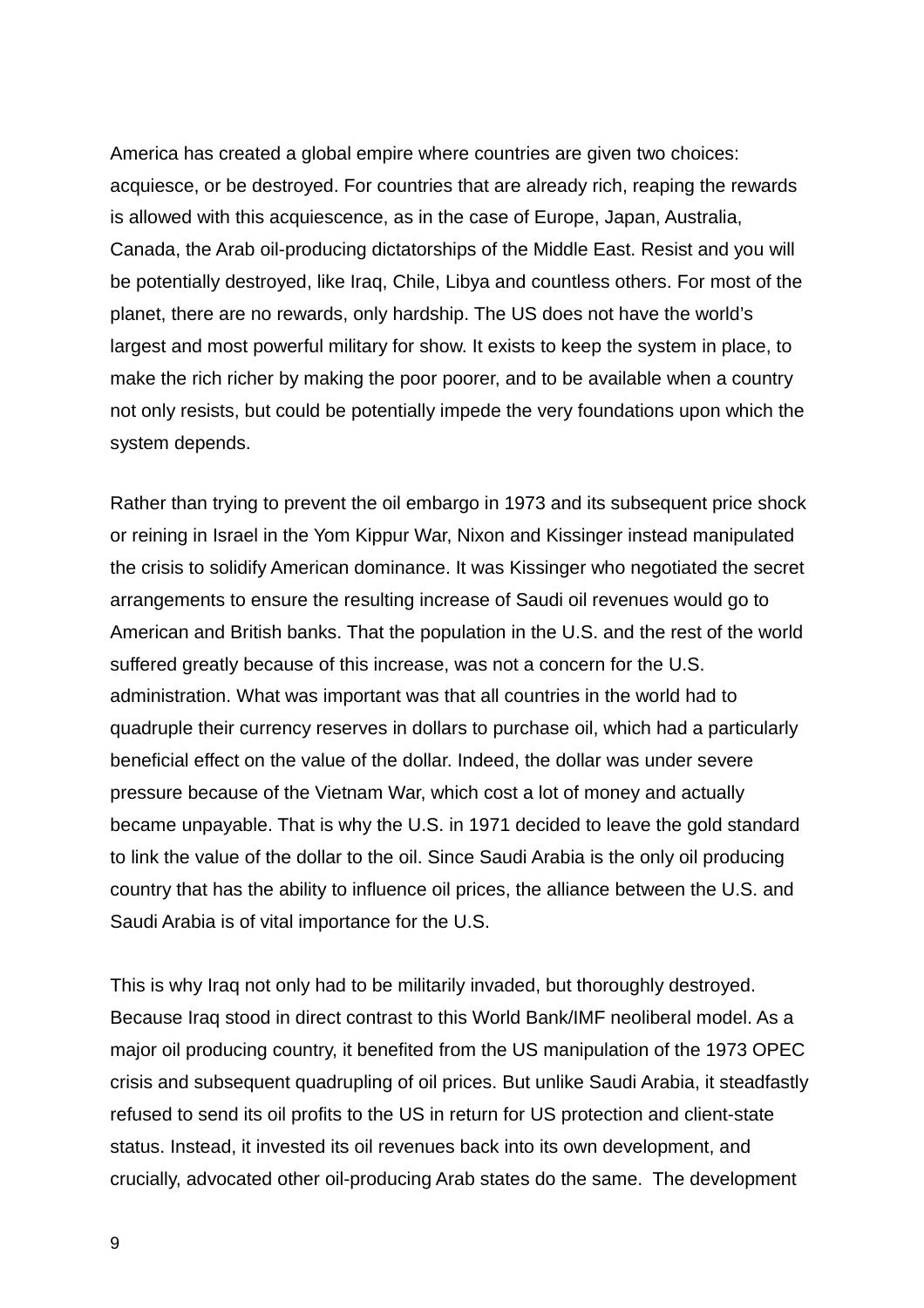issue and Arab nationalism were crucial. Beginning with Iraq's 1958 revolution and overthrown of its British-installed puppet monarchy, and continuing through the Baathists, Iraqi society had seen dramatic improvements in literacy and the establishment of free education for all. Land reform was introduces to reduce the influence of the large landholding elites created under British rule. It established control over, and reduced the costs of, rent and food prices, began a large-scale housing programme, and formally recognised unions and peasant organisations. It had also established a free national health care system. By the end of the 1970s, Iraq was widely to be the best-educated country in the Arab world. The Baathists also established the right of women to pursue careers and to participate in public life, and on the eve of the Iraq-Iran war in 1980, women formed a large part of many professions.

But whether the first Bush administration (1989-92), or the Clinton presidency (1993- 2000), or the Bush-Cheney administration (2001-2008), the sanctions were intended to remove Saddam Hussein from power, because a resurgent post-sanctions Iraq threatened the very viability of US hegemony and its crucial relationship with Saudi Arabia, and hence US capacity to exert influence over other Arab states in the region. By 2002, the sanctions had failed in their purpose of removing Saddam Hussein. They were also nearing the end of their usefulness as an on-going strategy to contain Iraq, due to the increasing international outcry regarding their devastating effect on the Iraqi people, particularly children. This failure compelled the US to move to the next level: a military invasion and regime change.

On the eve of the invasion, Iraq was estimated to have the world's largest proven oil reserves outside of Saudi Arabia: over 112 billion barrels, or 11% of the world's total. In addition, the US Energy Department estimated that Iraq had up to 220 billion barrels in undiscovered reserves, bringing the Iraq potential total to the equivalent of 98 years of US annual imports. The combined figure would make it equivalent to Saudi Arabia's 260 billion barrels of total reserves, and also put it in a similar position as the Saudis regarding having enough supply to substantially influence world oil prices.[22](#page-22-6) Iraq's oil is also the cheapest in the world to access: \$1 per barrel to get out of the ground, compared to \$4 in the North Sea and Russia, or \$3 in the rest of the Middle East.<sup>[23](#page-22-7)</sup>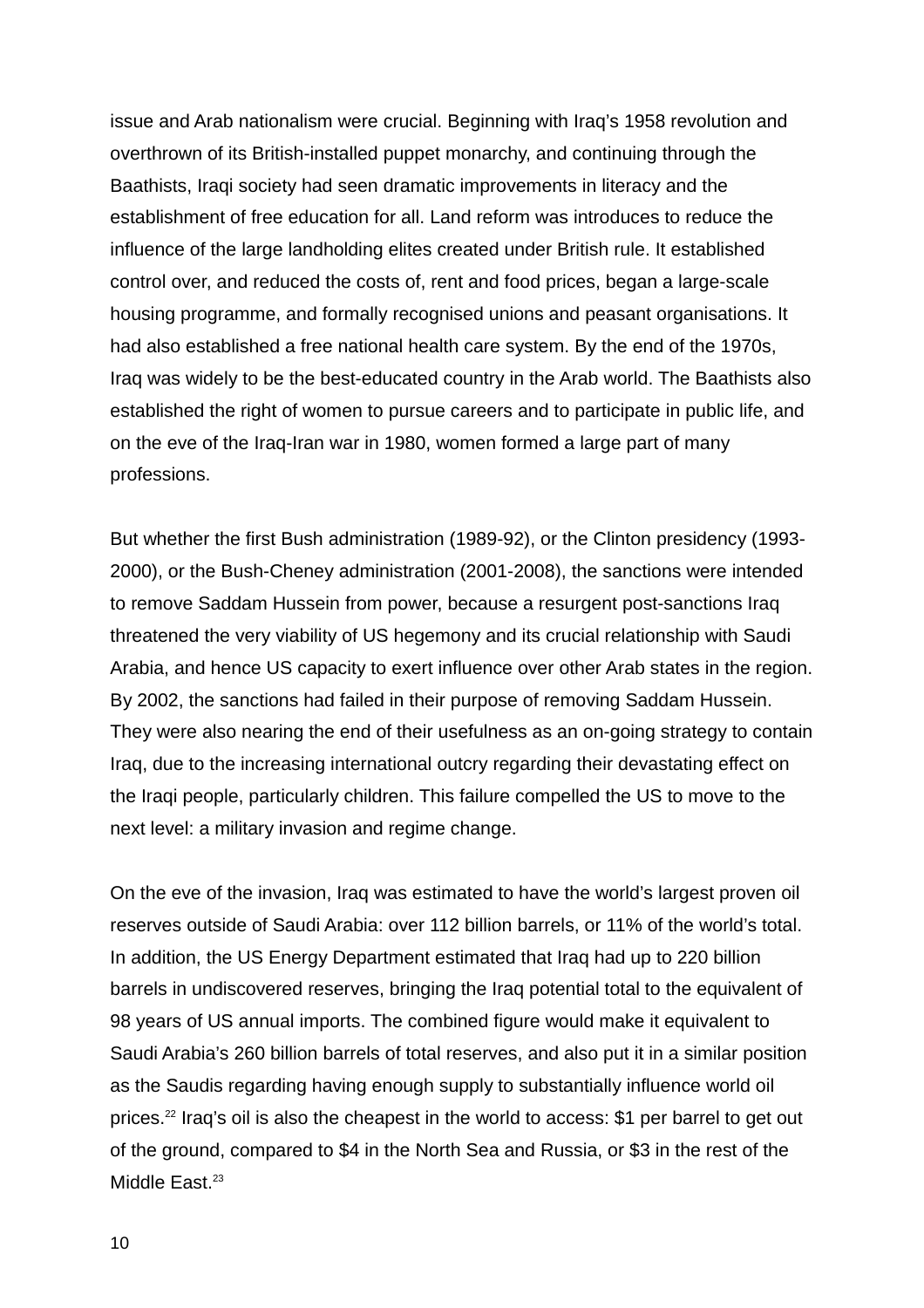France and Russia had signed deals in the 1990s with Iraq for its post-sanctions oil. If honoured, Total/Fina/Elf would have had exclusive rights to develop Majnoon and Bin Umar regions, worth \$7 billion. A Russian consortium led by LukOil had exclusive rights to develop the massive West Qurna oilfields in southern Iraq, estimated at 70 million barrels, approximately half of Iraq's reserves. Australia's BHP had also been negotiating with Saddam Hussein's government to develop the Halfayeh oilfield postsanctions. The total of these contracts were estimated to be worth up to \$1,1 trillion in the long term.

The US was thus eliminated from any future access to developing the world's second largest oil reserves. This explains why the US kept the sanctions in place, no matter what Iraq did in terms of actual compliance. Ending them would mean the US would lose access to Iraqi oil, so in the meantime it ensured no one else had access either. This was one of the central bargaining chips in the lead-up to the invasion as the US pressured (unsuccessfully) UN Security Council members Russia and France to support military action on Iraq. In addition, there were other market considerations besides oil. Before the first Gulf War, Iraq had proved to be a lucrative export market for other US products, particularly agricultural products. For example, in the 1980s, the US was exporting 20% of its rice crop to Iraq.

Iraq also posed issues because of its socialised command-and-control economy. Iraq, despite the sanctions, existed as a staunch anti-neoliberal, anti-US client state, which had eliminated corporate investors, American or otherwise, from participating in any of its markets post-sanctions: agriculture, health, education, manufacturing, etc. This precluded US or western capital from directly owning or investing in Iraqi industries. Based on past experience, restricting, let alone eliminating US corporations from its markets would be reason enough for the US to take very decisive action.

And there's more. Richard Benson, Citibank and Chase Manhattan analyst summarized very clearly what was at stake: "In the real world…. The one factor underpinning American prosperity is keeping the dollar the World Reserve Currency. This can only be done if the oil producing states keep oil prices in dollars, and all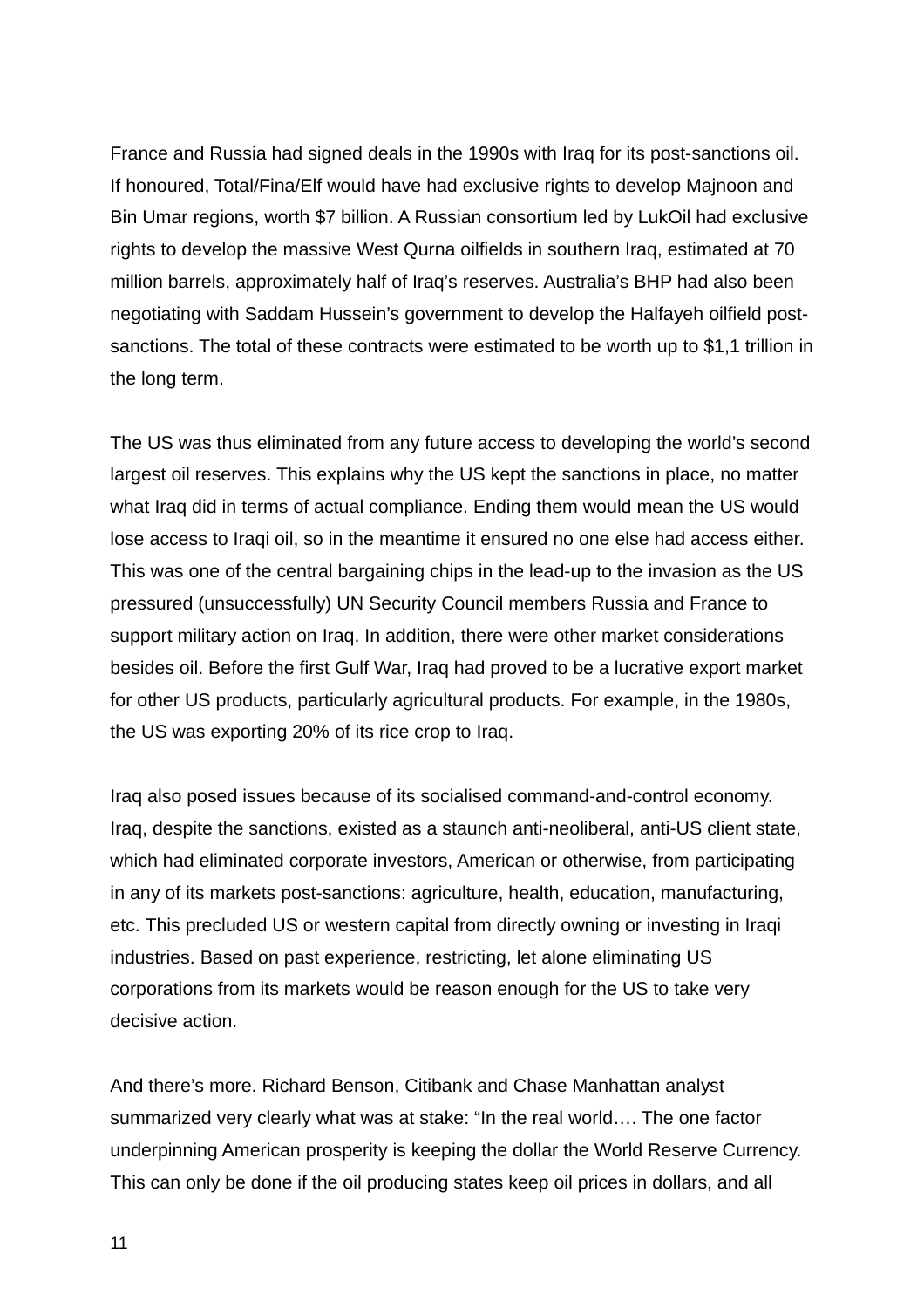their currency reserve in dollar assets. If anything put the final nail in Saddam Hussein's coffin, it was his move to start selling oil for Euros." This decision compelled the US to move to the next level: a military invasion and regime change.

Also Israel had a stake in the decision to invade and destroy Iraq. It suffices to mention part of a lecture that was delivered by the former Israeli Minister of Security, Avi Dichter, on the Israeli role in Iraq: "We've achieved in Iraq more than we expected or planned."

The lecture was delivered on September 4, 2008, at the Research Institute of Israeli National Security. Dichter included the following points in his speech:

\* Neutralizing Iraq is of the utmost strategic importance for Zionist security

\* Iraq was crushed as a military power and a united country, and our strategic option now is to keep it fragmented

\* Our strategic goal remains to prevent Iraq from returning to its Arab and regional role

\*Israeli goals include supporting Kurds with weapons, training, and a security partnership in order to found an independent Kurdish state in northern Iraq that will control the oil in Kirkuk and Kurdistan<sup>[24](#page-22-8)</sup>

Another reason to invade Iraq is given by Jacques R. Pauwels, historian and political scientist, author of *The Myth of the Good War: America in the Second World War*

The America of wealth and privilege is hooked on war, without regular and everstronger doses of war it can no longer function properly, that is, yield the desired profits. Right now, this addiction, this craving is being satisfied by means of a conflict against Iraq, which also happens to be dear to the hearts of the oil barons. However, does anybody believe that the warmongering will stop once Saddam' scalp will join the Taliban turbans in the trophy display case of George W. Bush? The President has already pointed his finger at those whose turn will soon come, namely, the "axis of evil" countries: Iran, Syria, Lybia, Somalia, North Korea, and of course that old thorn in the side of America, Cuba. Welcome to the 21st century, welcome to George W. Bush's brave new era of permanent war!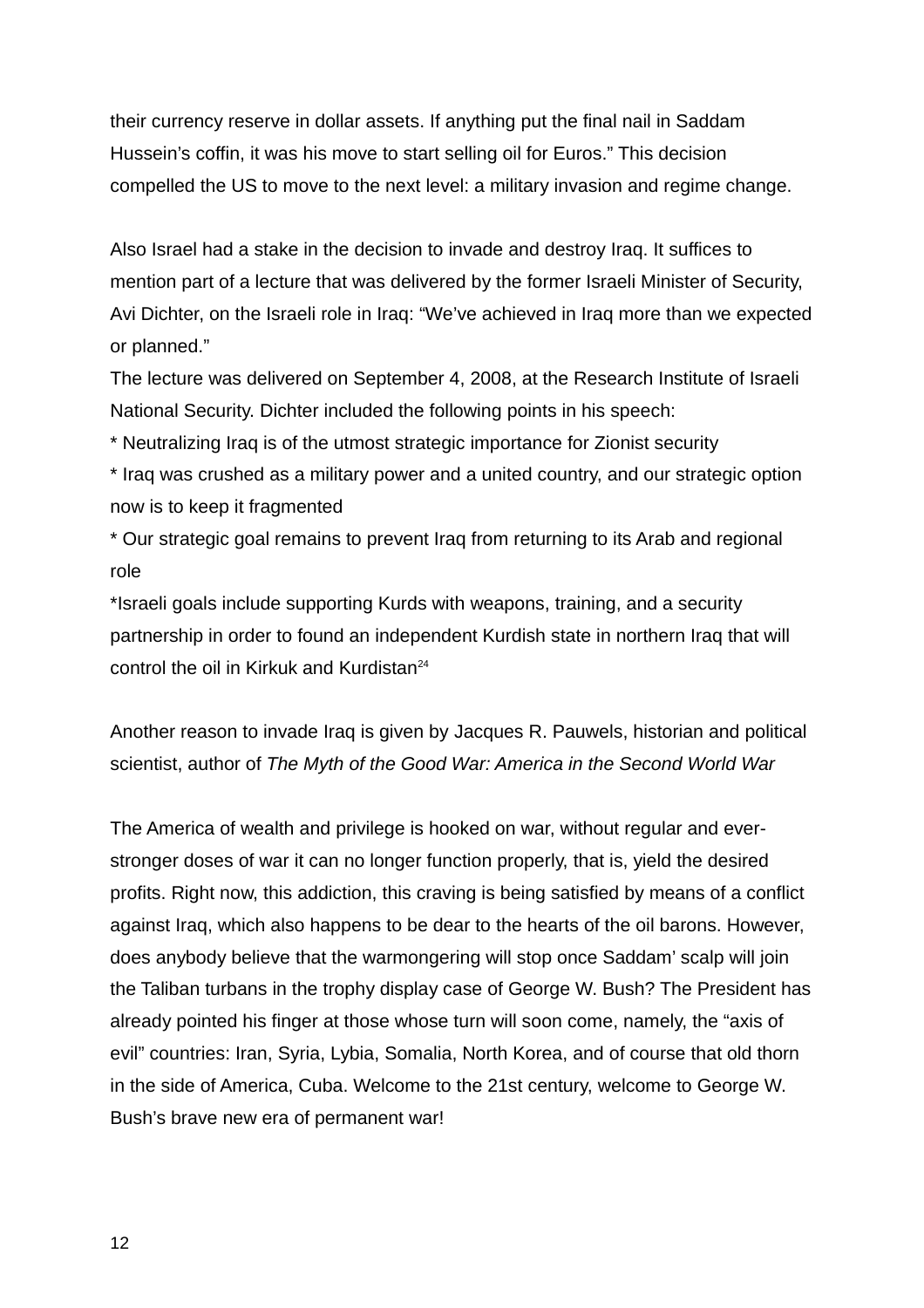Finally this. Some experts claim that wars are actually bad for the American economy. This is partly correct, but also partly false. It all depends about which economy, about whose economy one is talking. For the economy of average Americans, the war in Iraq is definitely a catastrophe, because they will pay its huge bills. With their money, but also with their blood, since it is also the ordinary -- and preferably black and/or Hispanic -- Americans who supply the cannon fodder and who are exposed to "friendly fire" and to the carcinogenic depleted uranium and other risks associated with handling some of the more exotic weapons in the Pentagon's arsenal, as was already the case during the Gulf War. The sons of the wealthy and privileged stay safely at home; is this not what young George W. Bush did at the time of the Vietnam War? For the military-industrial complex, for the economy of the Bushes, Cheneys, Rices, Rumsfelds, etc., for the economy of the oil trusts and weapons manufacturers, for the economy of the wealthy Americans who own the shares of these trusts and corporations, this war -- like wars in general -- is nothing less than wonderful. Because they will pocket the profits that wars generate as profusely as the death and destruction that will befall others. Their economy thrives on war, their "warfare economy" cannot function without war. This is why Bush must continue to find new enemies for America, continue to conjure up new threats, continue to wage war. If peace might ever break out in the world, it would be nothing less than a catastrophe for the economy of Bush's America.[25](#page-22-9)

## 4. **The dramatic consequences of "blossoming democracy" for the nation and the people of Iraq.**

The US taxpayer's war money has not only ruined US economy and plunged the world into an economic crisis, it has also ruined a sovereign nation that didn't wish to become part of the "New World Order". The dramatic situation in Iraq on the ground is in stark contrast with the positive echoes about "progress in Iraq" in the mainstream media. To manage U.S. perceptions of the war in Iraq the Defense Department paid private U.S. contractors in Iraq up to US \$300 million over the years 2009-2011 to produce news stories, entertainment programs and public service advertisements for the Iraqi media in an effort to "engage and inspire" the local population to support U.S. objectives and the Iragi government<sup>[26](#page-22-10)</sup>. "Reporters need to examine where the line is between public relations and propaganda, or if there is a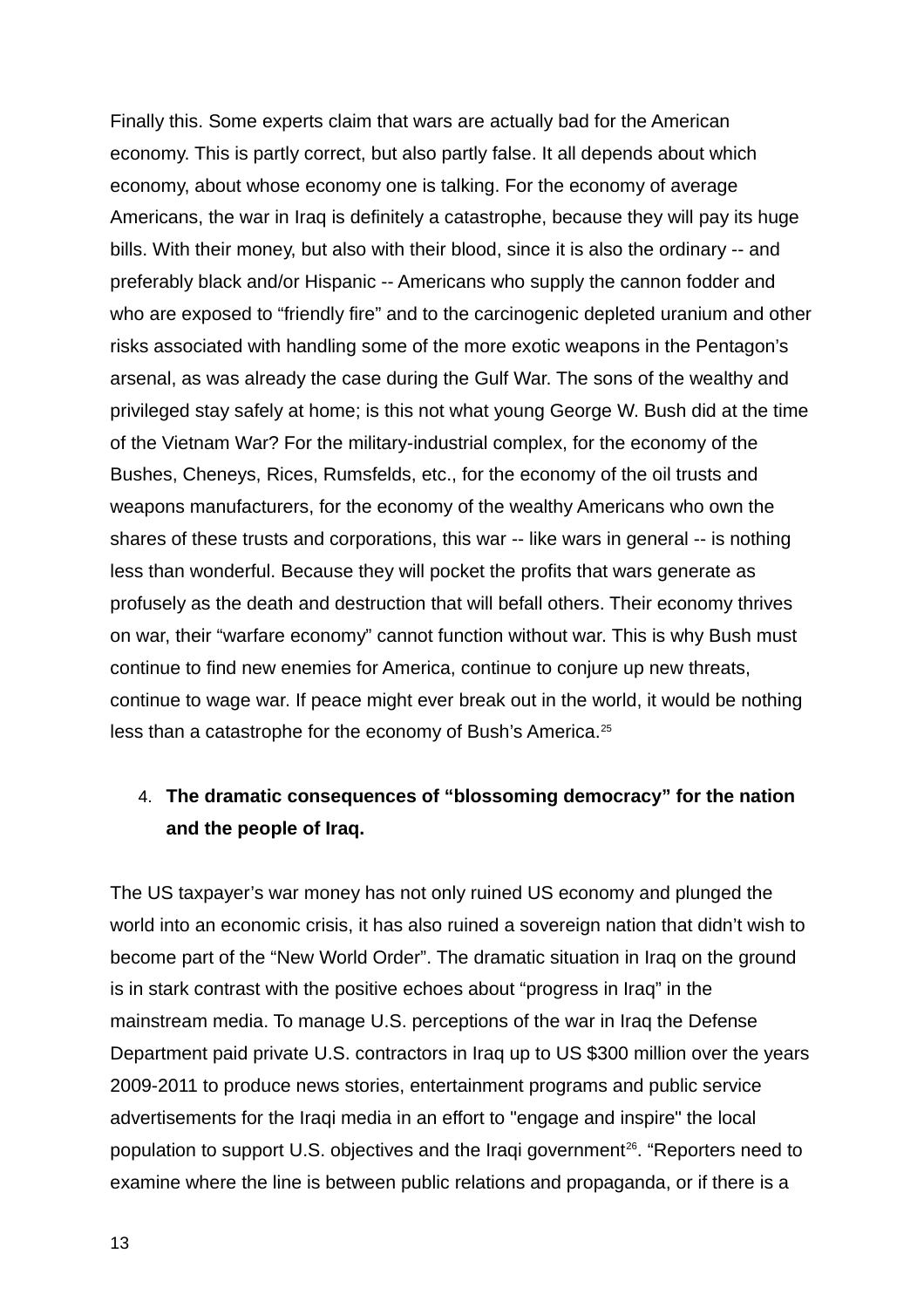line at all. This year the Pentagon Public Relations Spending cost of 'winning hearts and minds' at home and abroad is expected to be at least \$4.7 billion", the Nieman Foundation for Journalism at Harvard University reported in 2009<sup>[27](#page-22-11)</sup>. The public isn't supposed to know the horror stories of Iraq and is being provided only with the twisted information of the US war machine and its befriended media apparatus. "It is essential to the success of the new Iraqi government and the U.S. Forces-Iraq mission that both communicate effectively with our strategic audiences (i.e. Iraqi, pan-Arabic, international, and U.S. and USF-I audiences) to gain widespread acceptance of core themes and messages," according to the pre-solicitation notice for a team of 12 civilian contractors to provide "strategic communication management services" there.<sup>[28](#page-22-12)</sup>

The UN High Commissioner for Refugees, António Guterres, has noted that Iraq is the world's best-known conflict but the least well-known humanitarian crisis<sup>[29](#page-22-13)</sup>. So let's have a closer look at some of the devastating "results" of the Iraq war and occupation, which the US elite brands as a "blossoming democracy":

1,45 million excess deaths. The number is shocking and sobering. It is at least 10 times greater than most estimates cited in the US media, yet it is based on a scientific study of violent Iraqi deaths caused by the U.S.-led invasion of March  $2003^{30}$  $2003^{30}$  $2003^{30}$ .

Iraq's child mortality rate has increased by 150 % since 1990, when U.N. sanctions were first imposed.

By 2008, only 50 % of primary school-age children were attending class, down from 80 % in 2005.

In 2007, there were 5 million Iraqi orphans, according to official government statistics[31](#page-23-0).

According to UNHCR figures, there are now 2,7 million internally displaced Iraqis and 2.2 million refugees, mostly in neighbouring states. One in six Iraqis is displaced. The Iraqi Red Crescent Society estimates that more than 83 % of those displaced inside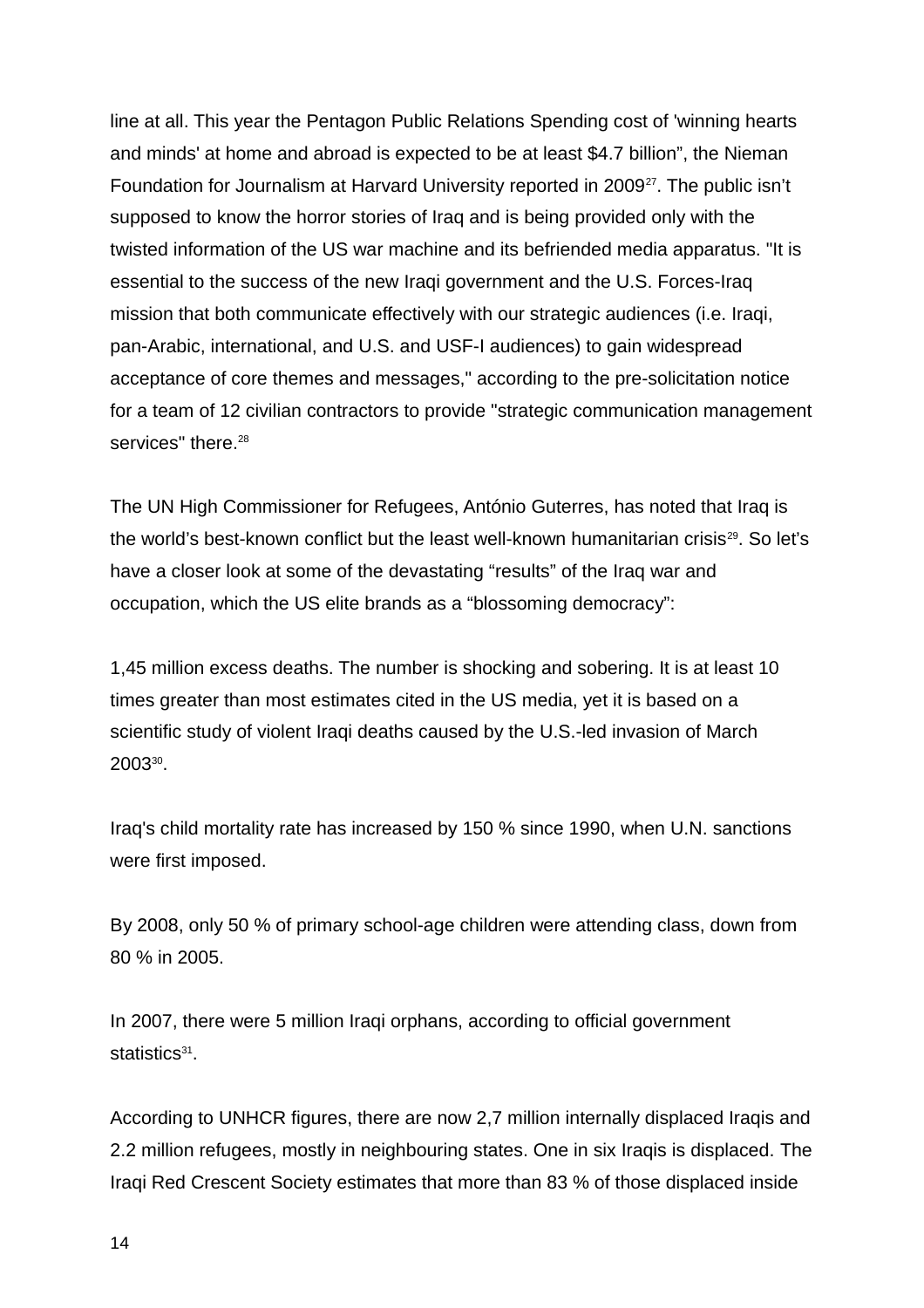Iraq are women and children, and the majority of the children are under  $12^{32}$  $12^{32}$  $12^{32}$ .

Over eight million Iraqis are in need of humanitarian assistance.<sup>[33](#page-23-2)</sup>

70 % of Iraqis do not have access to potable water. Unemployment is as high as 50 % officially, 70 % unofficially. 43 % of Iraqis live in abject poverty. 4 million people lack food and are in dire need of humanitarian assistance. 80 % of Iraqis do not have access to effective sanitation<sup>[34](#page-23-3)</sup>.

Only 60% of the 4 million people who depend on food assistance have access to rations from the Public Distribution System (PDS), down from 96% in 2004<sup>[35](#page-23-4)</sup>.

Iraq has run out of money to pay for widows' benefits, farm crops and other programs for the poor, the parliament leader told lawmakers on 21 November 2010, who have collected nearly \$180,000 in 9 months in one of the world's most oil-rich nations.<sup>[36](#page-23-5)</sup>

Several of Iraq's minorities: Chaldean, Syriac Orthodox, Assyrian, Armenian Christians, Yazidi and Mandean communities, risk being wiped out as they face unprecedented levels of violence, according to a report by Minority Rights Group International.[37](#page-23-6)

According to an Oxfam-designed survey, 33 % of women had received no humanitarian assistance since 2003; 76 % of widows did not receive a pension; 52 % were unemployed; 55 % had been displaced since 2003; and 55 % had been subjected to violence.<sup>[38](#page-23-7)</sup>

Years of instability and war have led to between one and two million Female Heads of Households (FHoH) in Iraq: widowed, divorced, separated or taking care for their sick spouses. Only 2% of the Female Heads of Household are employed regularly, with 98% unemployed, retired, doing odd jobs, or unable or unwilling to work, according to the International Organisation of Migration (IOM)<sup>[39](#page-23-8)</sup>.

The killing of innocent people has become part of daily life.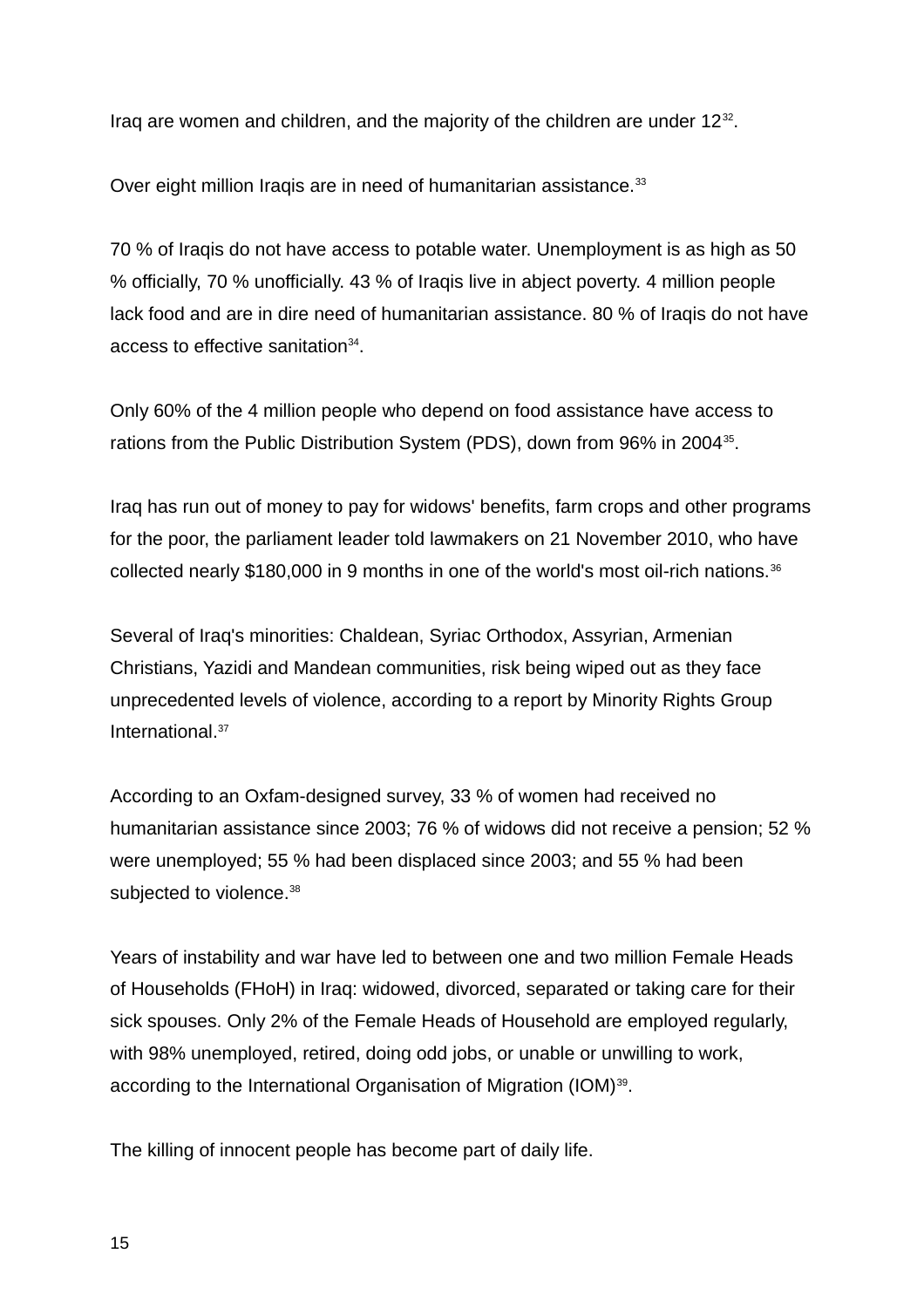*The Mercer Quality of Living survey*<sup>[40](#page-23-9)</sup> released its results of "most liveable city" in 2010. It ranked Baghdad dead last—the least liveable city on the planet. This is due to the complete destruction of Iraq's sewage treatment plants, factories, schools, hospitals, museums and power plants by the U.S. military.<sup>[41](#page-23-10)</sup>

*UN-HABITAT*, an agency of the United Nations, published a 218-page report entitled State of the World's Cities, 2010-2011.<sup>[42](#page-23-11)</sup> For the past few decades, prior to the U.S. invasion of Iraq in 2003, the percentage of the urban population living in slums in Iraq hovered just below 20 %. Today, that percentage has risen to 53 %: 11 million of the 19 million total urban dwellers. In the past decade, most countries have made progress toward reducing slum dwellers. But Iraq has gone rapidly and dangerously in the opposite direction.<sup>[43](#page-23-12)</sup>

The 2007 launched *Global Peace Index (GPI)* ranks countries annually according to peacefulness, identifying key peace or violence drivers. Since 2007 Iraq was considered the most dangerous country in the world. Of the 153 countries in its 2011 report, Iraq ranked second last, before Somalia.<sup>[44](#page-23-13)</sup>

The *Reputation Institute's 2011 Country RepTrak*, an annual study measuring the public perceptions of 50 countries around the world, ranked Iraq last.[45](#page-23-14) According to the study, the occupation of the country has resulted in rampant corruption and cronyism in government institutions, in insufficient water and electricity supplies, much worse than under the regime of former President Saddam Hussein. The study confirmed that the massive financial fraud in government agencies has severely damaged the standard of living of the Iraqi people, half of them living under the poverty line, according to UN statistics. [46](#page-24-0)

Iraqi authorities have started the construction of a security wall around the capital Baghdad, reports the country's Al-Iraqiya TV citing a Baghdad security spokesperson. The concrete wall with eight checkpoints is to be completed in mid-2011.<sup>[47](#page-24-1)</sup> So not only the people of Baghdad are forced to live in gated communities (concrete "security" barriers between different districts), the whole city will be gated, sealed off from the outside world like a medieval fortress.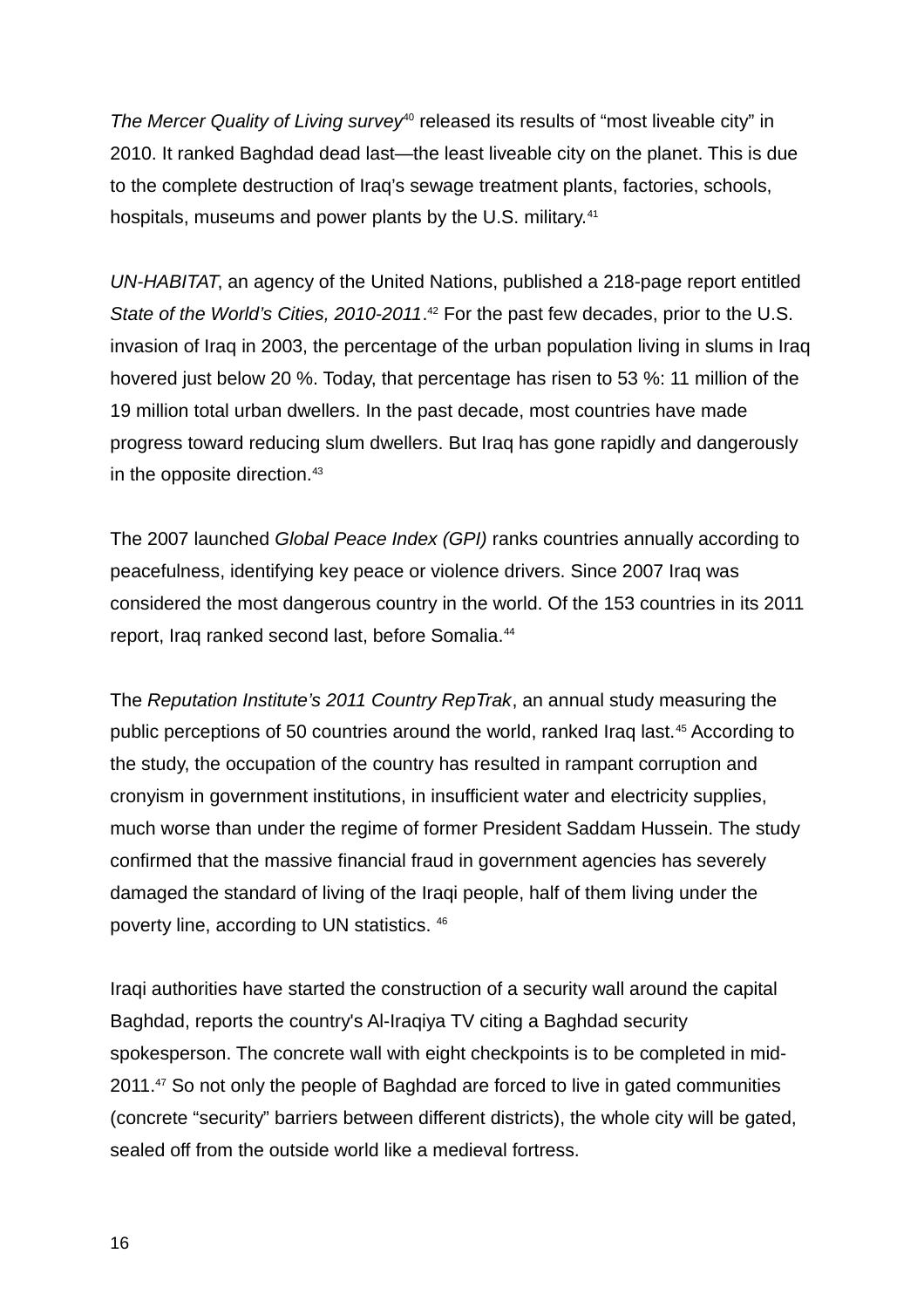Amnesty International estimates that 30,000 detainees are held without trial in Iraq. Ten thousand of those were transferred from US custody as their combat troops ended some operations in Iraq. Several detainees are known to have died in custody, apparently as a result of torture or other ill-treatment by Iraqi interrogators and prison guards, who regularly refuse to confirm their detention or whereabouts to relatives.<sup>[48](#page-24-2)</sup> Many prisoners are held in secret prisons. Human Rights Watch collected information about three prisons run by the Baghdad Brigade and the Counter-Terrorism Service. The three facilities were all in Baghdad: the Muthanna airport prison, Camp Justice in Kadhimiya, and the Green Zone's Camp Honor.<sup>[49](#page-24-3)</sup> The government has tried to deny that any of the three jails were under the control of Maliki. "Eight years after the US invasion, life in Iraq is actually getting worse for women and minorities, while journalists and detainees face significant rights violations," said Joe Stork, deputy Middle East director at Human Rights Watch, on 21 February 2011.<sup>[50](#page-24-4)</sup> On 28 May 2011, Amnesty International released its annual report. Their conclusion: "Serious human rights violations were committed by Iraqi security forces and US troops: thousands of people were detained without charge or trial, including some held for several years. (…) Torture and other ill-treatment of detainees by Iraqi security forces were endemic.(…) The courts handed down death sentences after unfair trials and at least 1,300 prisoners were reported to be on death row.<sup>[51](#page-24-5)</sup>."

According to figures released on January 22, 2008 by the UN Refugee Agency (UNHCR), Iraqi refugees in Syria were suffering from extreme levels of trauma, far higher than among refugees from other recent conflicts elsewhere. The figures revealed that 89.5 % were suffering from depression, 81.6 % from anxiety and 67.6 % from Post Traumatic Stress Disorder (PTSD).<sup>[52](#page-24-6)</sup> One in five of those registered with UNHCR since January 2007 - more than 19,000 individuals - were registered as "victims of torture and/or violence" in Iraq. 77% of the Iraqi refugees reported being affected by air bombardments and shelling or rocket attacks. 80% witnessed a shooting. 68% experienced interrogation or harassment by militias or other groups, including receiving death threats, while 16% had been tortured. 72% were eyewitnesses to a car bombing and 75% knew someone who had been killed. The report highlighted the many forms of torture endured by Iraqi refugees, including beatings, electric shocks, objects being placed under fingernails, burns and rape.<sup>[53](#page-24-7)</sup> UNHCR surveys in 2009 stated that 20% of Internally Displaced Persons (IDP) and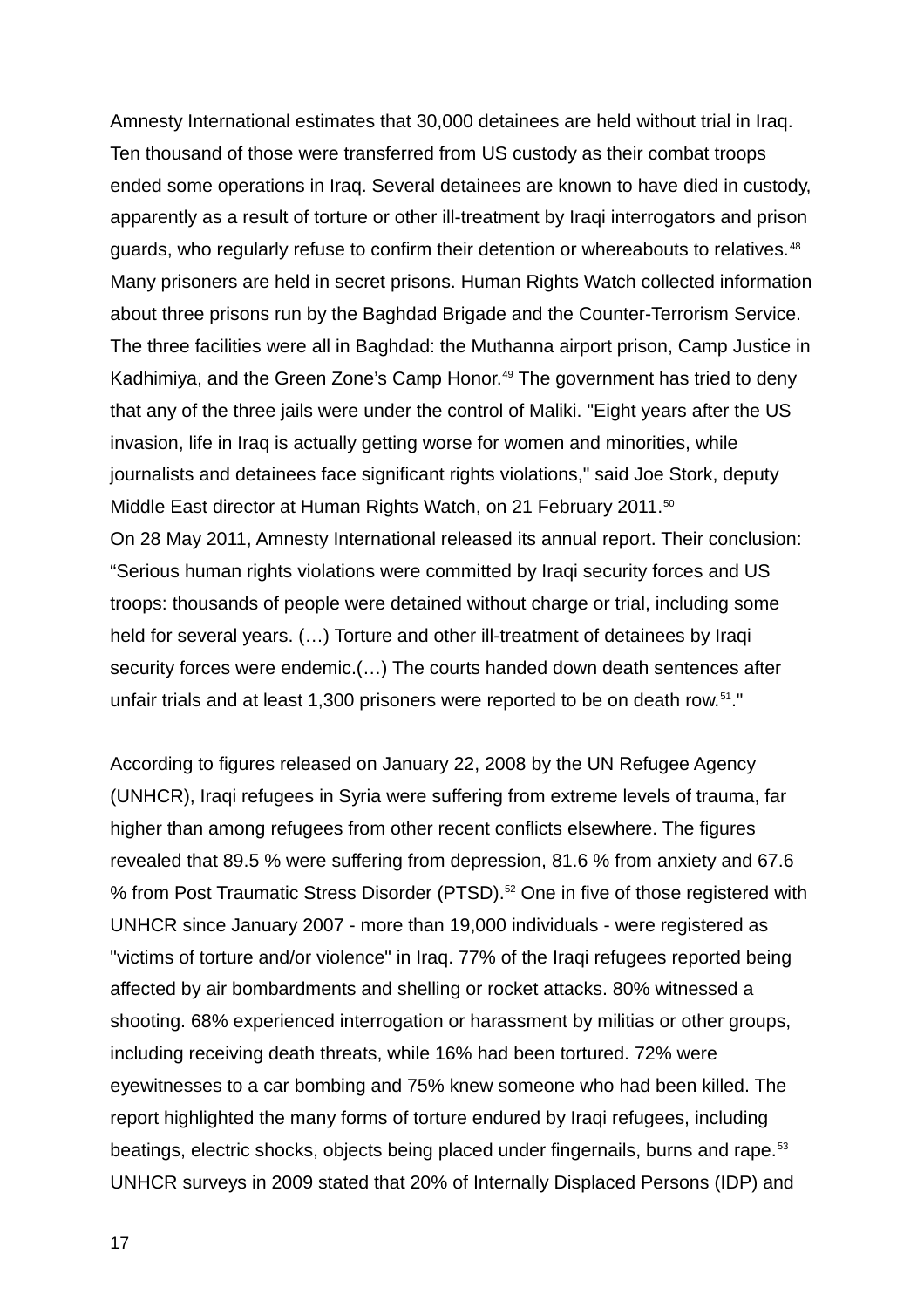5% of refugee returnees reported children to be missing.<sup>[54](#page-24-8)</sup> This can be attributed to general violence including abductions, possibly armed recruitment and so forth.<sup>[55](#page-24-9)</sup> The total internally displaced population as of November 2009 was estimated to be 2.76 million or 467.517 families.<sup>[56](#page-24-10)</sup> If 20% of these families reported children to be missing, a simple calculation shows that more than 93,500 children of internally displaced families are missing. Moreover, many communities reported missing family members (30% of IDP, 30% of IDP returnees, 27% of refugee returnees) indicating that they were missing because of kidnappings, abductions and detentions and that they did not know what happened to their missing family members.<sup>[57](#page-24-11)</sup> The ICRC's Paul Henri Arni said that Iraq after three conflicts - a war with Iran in the 1980s, the first Gulf War in 1991 and the U.S.-led operation in 2003 - was probably facing the highest number of missing people in the world<sup>[58](#page-24-12)</sup>: more than one million, according to UN data  $59$ . Since the war in Iraq in 2003, tens of thousands of people have been seeking family members. Most of those who disappeared are believed to be dead. But even those whose bodies have been found are not always identified quickly; on 25 May 2009, Dr. Munjid Salah al-Deen, the manager of Baghdad's central morgue, told the New York Times that his staff was working to identify 28,000 bodies from 2006 to 2008 alone $^{\text{\tiny{60}}}$  $^{\text{\tiny{60}}}$  $^{\text{\tiny{60}}}$ .

When former Coalition Provisional Authority (CPA) administrator L. Paul Bremer III left Baghdad after the so-called "transfer of sovereignty" in June 2004, he left behind the 100 orders he enacted as chief of the occupation authority in Iraq. These 100 orders turned Iraq into a giant free-market paradise, but a hellish nightmare for Iraqis. They colonized the country for capital - pillage on the grandest scale, a cutthroat capitalist laboratory, weapons of mass destruction. Iraqis got no role in the planning nor were given subcontracts to share the benefits. New economic laws instituted low taxes, 100% foreign investor ownership of Iraqi assets, the right to expropriate all profits, unrestricted imports, and long-term 30-40 year deals and leases, dispossessing Iraqis of their own resources, so no future government could change them, writes Stephen Lendman<sup>[61](#page-25-1)</sup>. Among them was Order 81 on "Patent, Industrial Design, Undisclosed Information, Integrated Circuits and Plant Variety." For generations, small farmers in Iraq operated in an essentially unregulated, informal seed supply system. Farm-saved seed and the free innovation with an exchange of planting materials among farming communities has long been the basis of agricultural practice. This is now history. The CPA has made it illegal for Iraqi farmers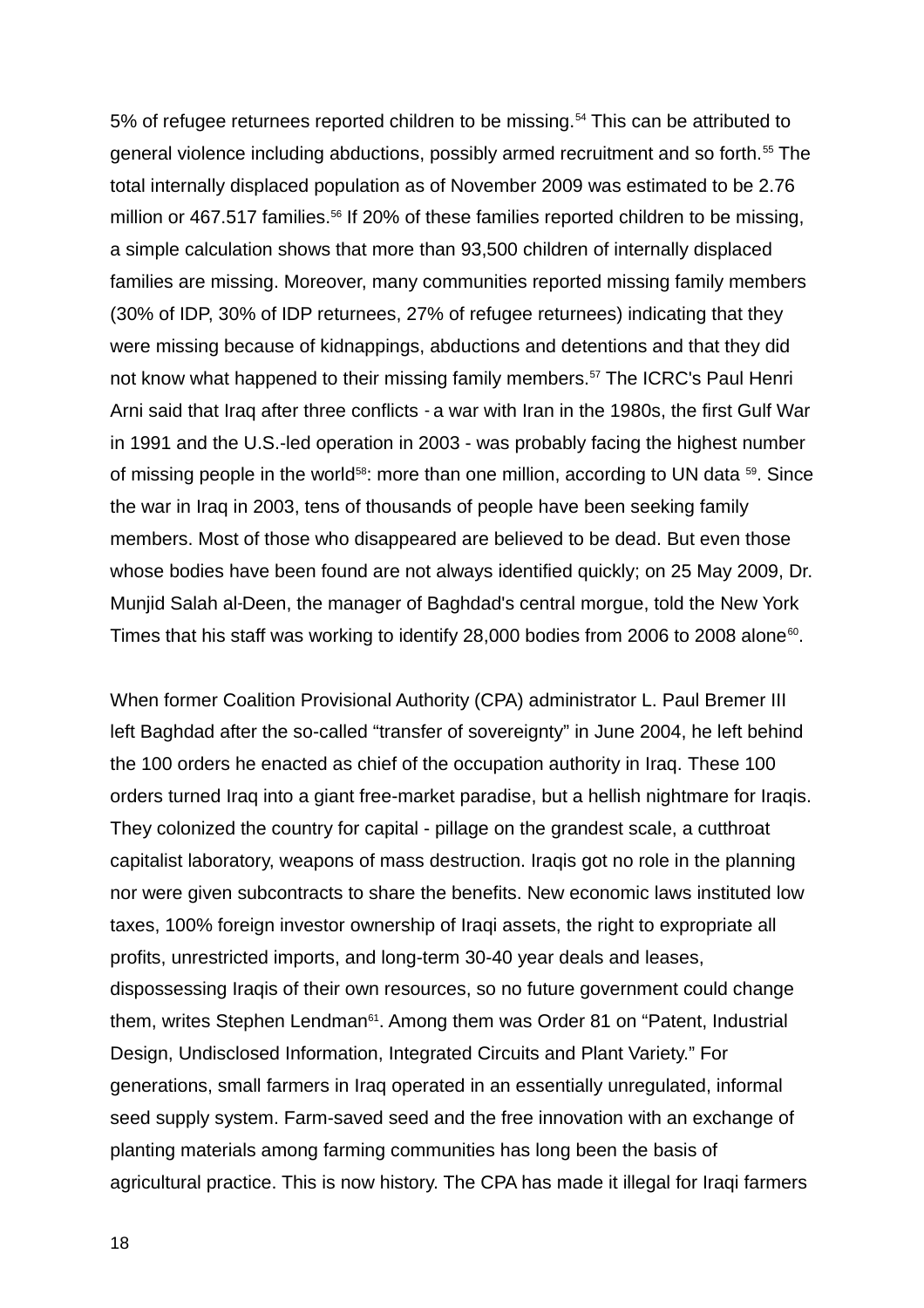to re-use seeds harvested from new varieties registered under the law.<sup>[62](#page-25-2)</sup>

The wartime destruction of military and industrial infrastructure has released heavy metals and other hazardous substances into the air, soil, and groundwater. Because of infrastructure damage, sites where municipal and medical wastes have accumulated carry the risk of disease epidemics. Contamination from Depleted Uranium (DU) and other military-related pollution is strongly suspected of causing a sharp rise in congenital birth defects and cancer cases in Iraq $63$  and makes the country unliveable. Low water levels in lakes and rivers have spelt disaster for water sewage systems and simultaneous poisoning of water rendering it unfit for human and animal consumption. Water supply from Euphrates and Tigris has dramatically dwindled, affecting Iraq's fertile agricultural lands and the underground water supplies that have depleted with no signs of recovery. Consequently, drought has become a national issue<sup>[64](#page-25-4)</sup>. "Widespread poverty, economic stagnation, lack of opportunities, environmental degradation and an absence of basic services constitute 'silent' human rights violations that affect large sectors of the population", a UN report released on 08 August 2011 concludes.<sup>[65](#page-25-5)</sup>

A Transparency International Report states that the corruption in Iraq will probably become "*the biggest corruption scandal in history*" [66](#page-25-6) . And as the U.S. draws down in Iraq, it is leaving behind hundreds of abandoned or incomplete projects. Huge funds have been stolen or wasted by the occupation authorities and their agents and coworkers. Some examples: Decision of the US administration to get hold of all Iraqi assets and funds all over the world totalling US \$13 billion. Confiscation of Iraqi funds in the USA (US \$3 billion). Enforced transfer of funds from the Iraqi UBS account (Swiss bank) to the Americans. The occupation authorities got hold of the accumulated oil-for-food program funds (till March 2003 about US \$21 billion). In the first occupation weeks the American troops got hold and collected in special government buildings in Baghdad about US \$6 billion as well as US \$4 billion from the Central Bank and other Iraqi banks. Collection of US \$2 billion from Iraqi funds in Arab and other foreign banks (emergency national reserves). Where did all these funds go? Instead of setting an account in the Iraqi Central Bank for depositing these funds as well as the oil export funds, the occupation authorities set the account ("Development Fund for Iraq") in the American Central Bank, New York Branch,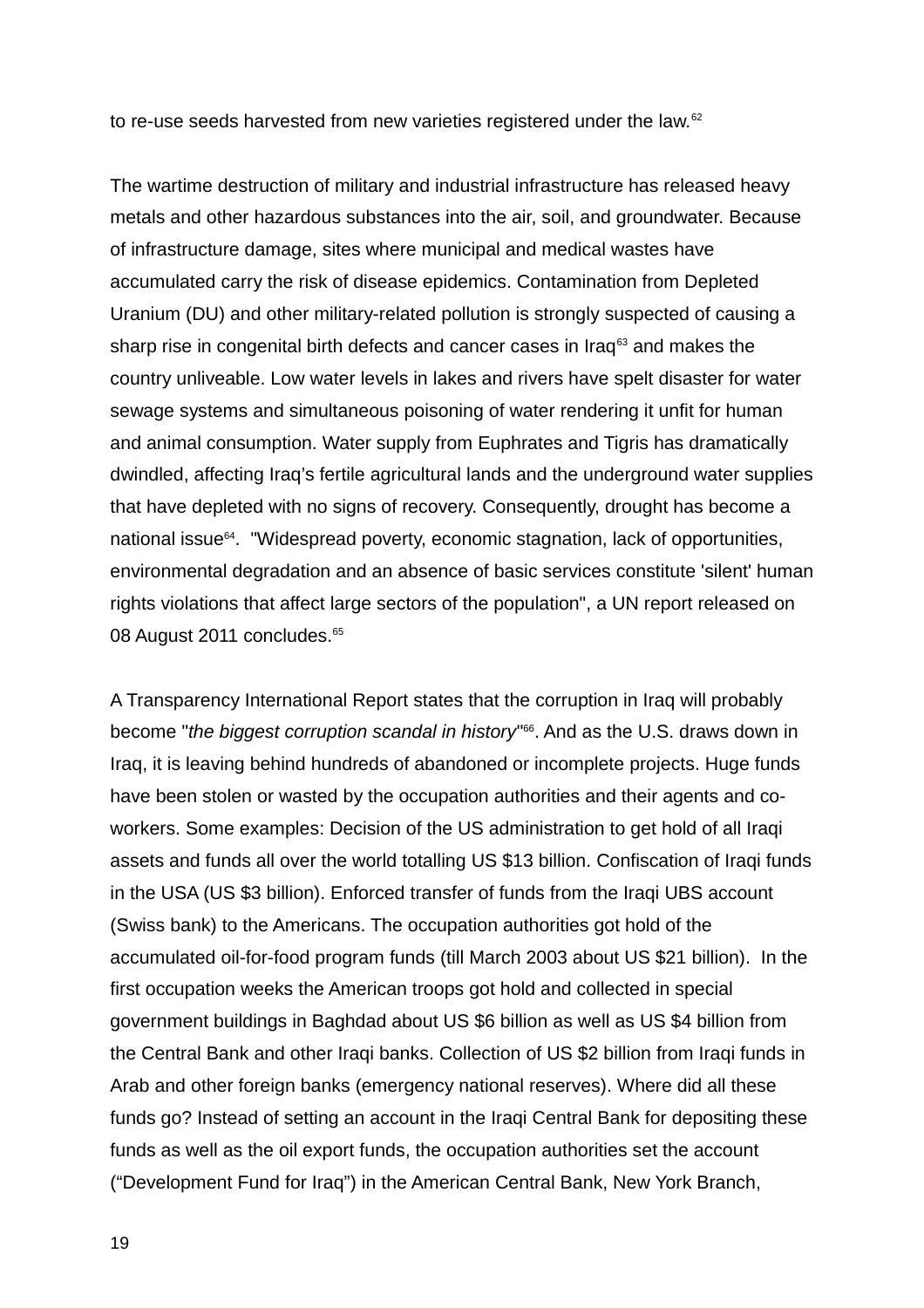where all financial operations are being done in top secrecy.<sup>[67](#page-25-7)</sup>Around US\$40 billion are "missing" from a post-Gulf War fund that Iraq maintains to protect the money from foreign claims, Iraq's parliamentary speaker said on 24 February 2012<sup>[68](#page-25-8)</sup>. A letter in May 2011 from Iraq's parliamentary integrity committee to the United Nations stated that: "There are indications that the U.S. agency stole money from the people of Iraq reconstruction funds, and corruption. US \$17 billion in total." Iraqi Parliament brands this loss of funds as "financial crime." [69](#page-25-9) An estimate in the "Commission on Wartime Contracting" report of 24 February 2011 found that losses to fraud alone in both war zones (Iraq and Afghanistan) could be as high as US \$12 billion. Khalid Alwani, an MP serving on Iraq's Integrity Committee (CoI) said on 16 July 2011 that financial corruption is estimated at around US\$59 billion and that around 38,000 corruption cases have been filed so far. He said the volume of corruption in Iraq is "tremendous" and attributed the rampant corruption in Iraq to "the high volume of revenue… the lack of accountability and lack of monitoring by the courts."<sup>[70](#page-25-10)</sup> Iragi Mp Khalid al-`alwani revealed on 13 July 2012 that the volume of financial and administrative corruption in Iraq could be up to US \$229 billion.<sup>[71](#page-25-11)</sup>

The U.S. auditing firm PricewaterhouseCoopers (PwC), in a presentation given in April 2011 in Paris before a UN-appointed watchdog over Iraqi oil revenues, said Iraq still lacks the modern system of metering necessary to track the production, transportation, and export of crude. The firm's report, as well as reports by Iraq's Committee of Financial Experts (COFE) and the International Advisory and Monitoring Board (IAMB), the UN watchdog, noted the metering system's lax implementation is a threat to the country.<sup>[72](#page-25-12)</sup> "Irag is the victim of the biggest robbery of its oil production in modern history," headlined Azzaman in March 2006. A May 2006 study of oil production and export figures by Platt's Oilgram News, an industry magazine, showed that up to US\$3 billion a year is unaccounted for. With billions of dollars to spend and extensive experience with oil infrastructure and Iraqi ports, Halliburton and Parsons seem unable to deal with the routine problem of broken meters at the Southern Iraq terminals. After the 2003 invasion, the meters appear to have been turned off and there have since been no reliable estimates of how much crude has been shipped from the southern oil fields, CorpWatch wrote in March 22nd, 2007<sup>[73](#page-25-13)</sup>.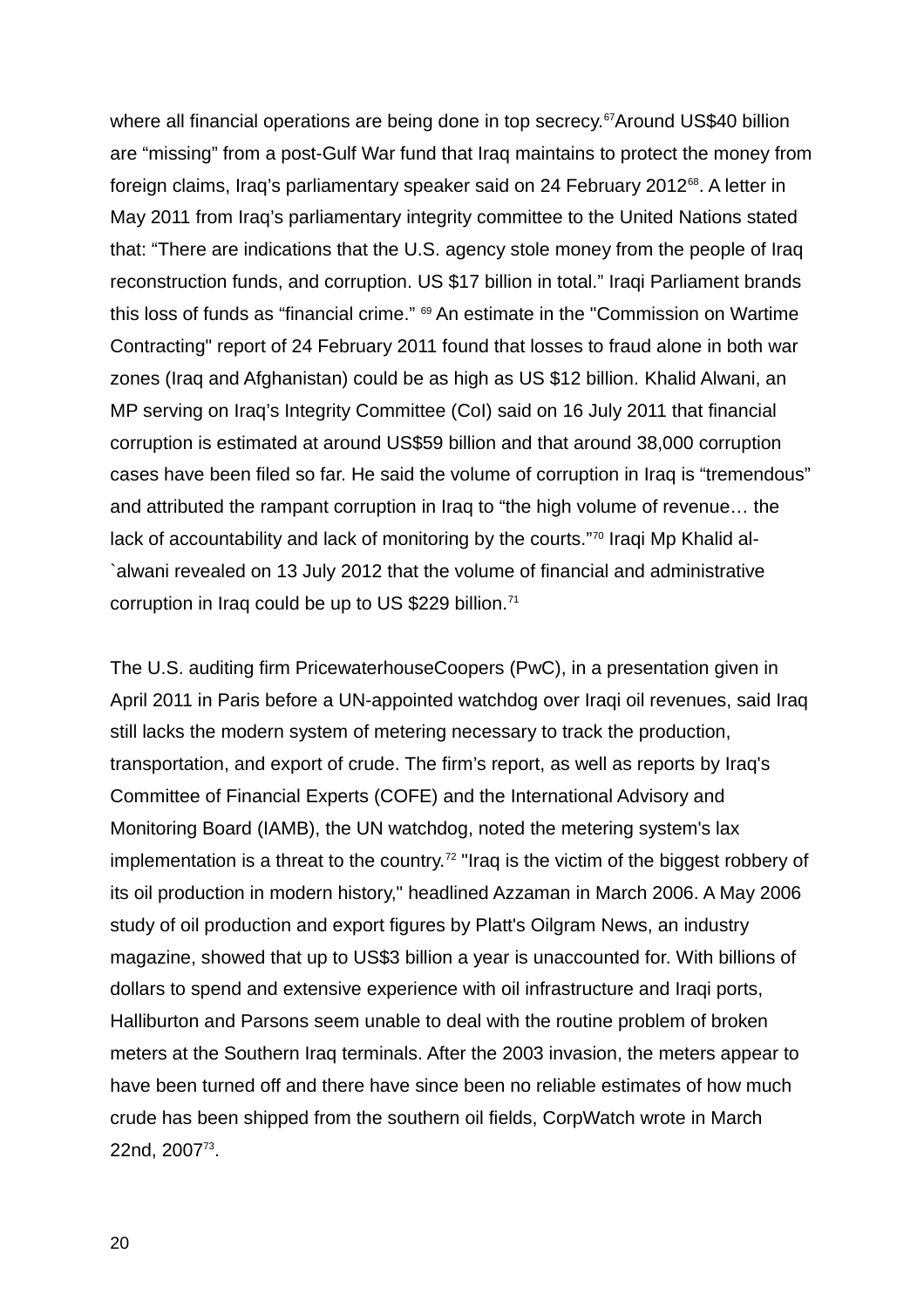*Dirk Adriaensens is coordinator of SOS Iraq and member of the executive committee of the BRussells Tribunal. Between 1992 and 2003 he led several delegations to Iraq to observe the devastating effects of UN imposed sanctions. He was a member of the International Organizing Committee of the World Tribunal on Iraq (2003-2005). He is also co-coordinator of the Global Campaign Against the Assassination of Iraqi Academics. He is co-author of Rendez-Vous in Baghdad, EPO (1994), Cultural Cleansing in Iraq, Pluto Press, London (2010), Beyond Educide, Academia Press, Ghent (2012), and is a frequent contributor to Global Research, Truthout, The International Journal of Contemporary Iraqi Studies and other media.*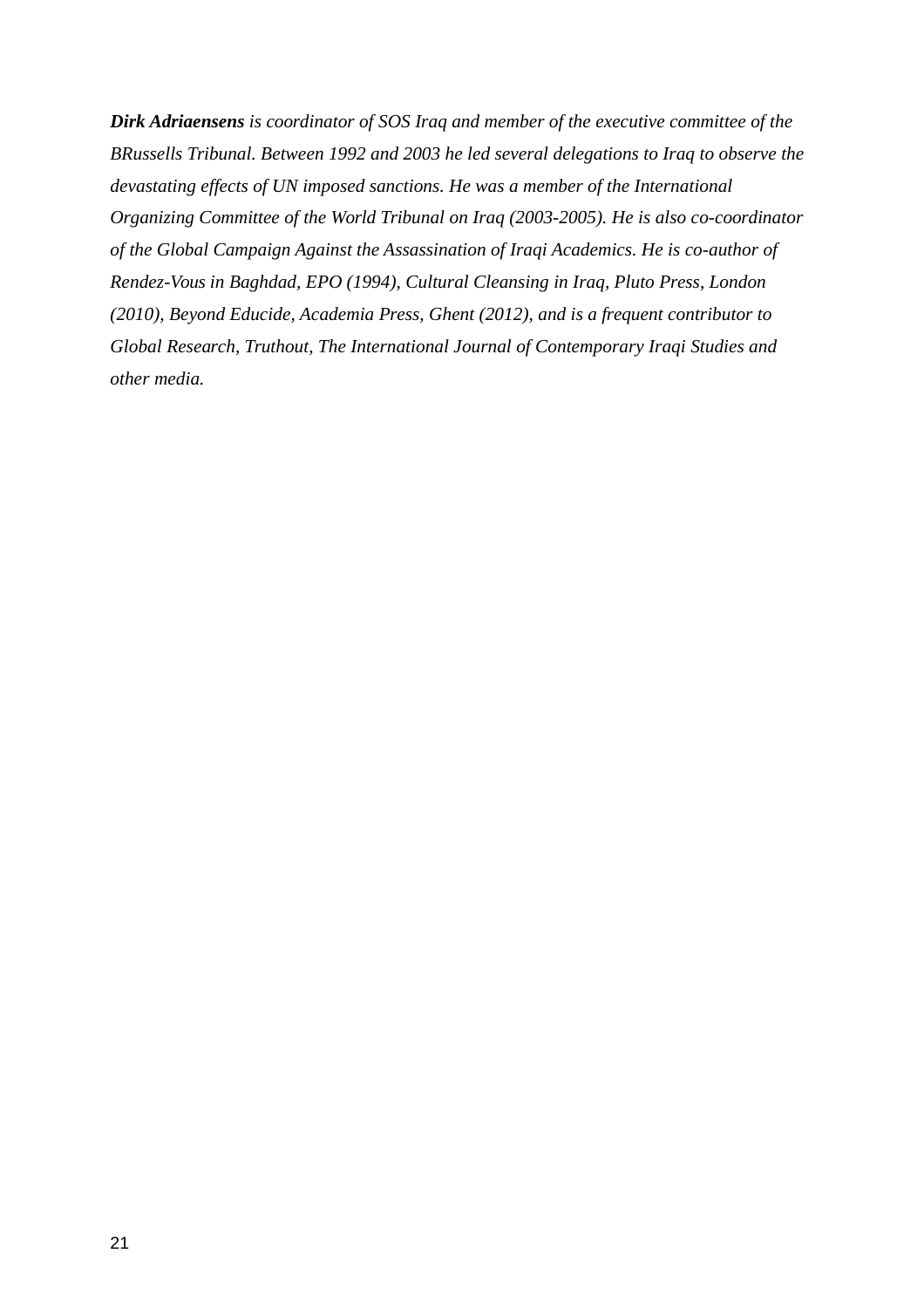Islamic Jihad Army in<http://www.informationclearinghouse.info/article7468.htm>

<span id="page-21-0"></span>[http://en.wikipedia.org/wiki/The\\_Three\\_Trillion\\_Dollar\\_War.](http://en.wikipedia.org/wiki/The_Three_Trillion_Dollar_War)

<span id="page-21-1"></span>Linda J. Bilmes and Joseph E. Stiglitz in<http://www.washingtonpost.com/wp-dyn/content/article/2008/03/07/AR2008030702846.html>

<span id="page-21-2"></span>Aida Edemariam in<http://www.guardian.co.uk/world/2008/feb/28/iraq.afghanistan>

<span id="page-21-3"></span>Joseph E. Stiglitz and Linda J. Bilmes in<http://www.washingtonpost.com/wp-dyn/content/article/2010/09/03/AR2010090302200.html>

<span id="page-21-4"></span><http://rickrozoff.wordpress.com/2010/09/03/middle-east-loses-trillions-as-u-s-strikes-record-arms-deals/>

<span id="page-21-5"></span><http://edition.cnn.com/2003/US/02/05/sprj.irq.powell.transcript/>

<span id="page-21-6"></span><http://edition.cnn.com/2005/WORLD/meast/08/19/powell.un/>

<span id="page-21-7"></span><http://news.bbc.co.uk/2/hi/8485694.stm>

<span id="page-21-8"></span>[http://news.bbc.co.uk/2/hi/middle\\_east/3661134.stm](http://news.bbc.co.uk/2/hi/middle_east/3661134.stm)

<span id="page-21-9"></span><http://www.commondreams.org/headlines04/0305-01.htm>

<span id="page-21-10"></span><http://nl.wikipedia.org/wiki/Commissie-Davids>

<span id="page-21-11"></span><http://www.guardian.co.uk/world/2010/mar/31/mohamed-elbaradei-tyrants-support-militants>

<span id="page-21-12"></span><http://www.alternet.org/world/38604/>

<span id="page-21-14"></span><span id="page-21-13"></span>[http://en.wikipedia.org/wiki/War\\_of\\_aggression](http://en.wikipedia.org/wiki/War_of_aggression)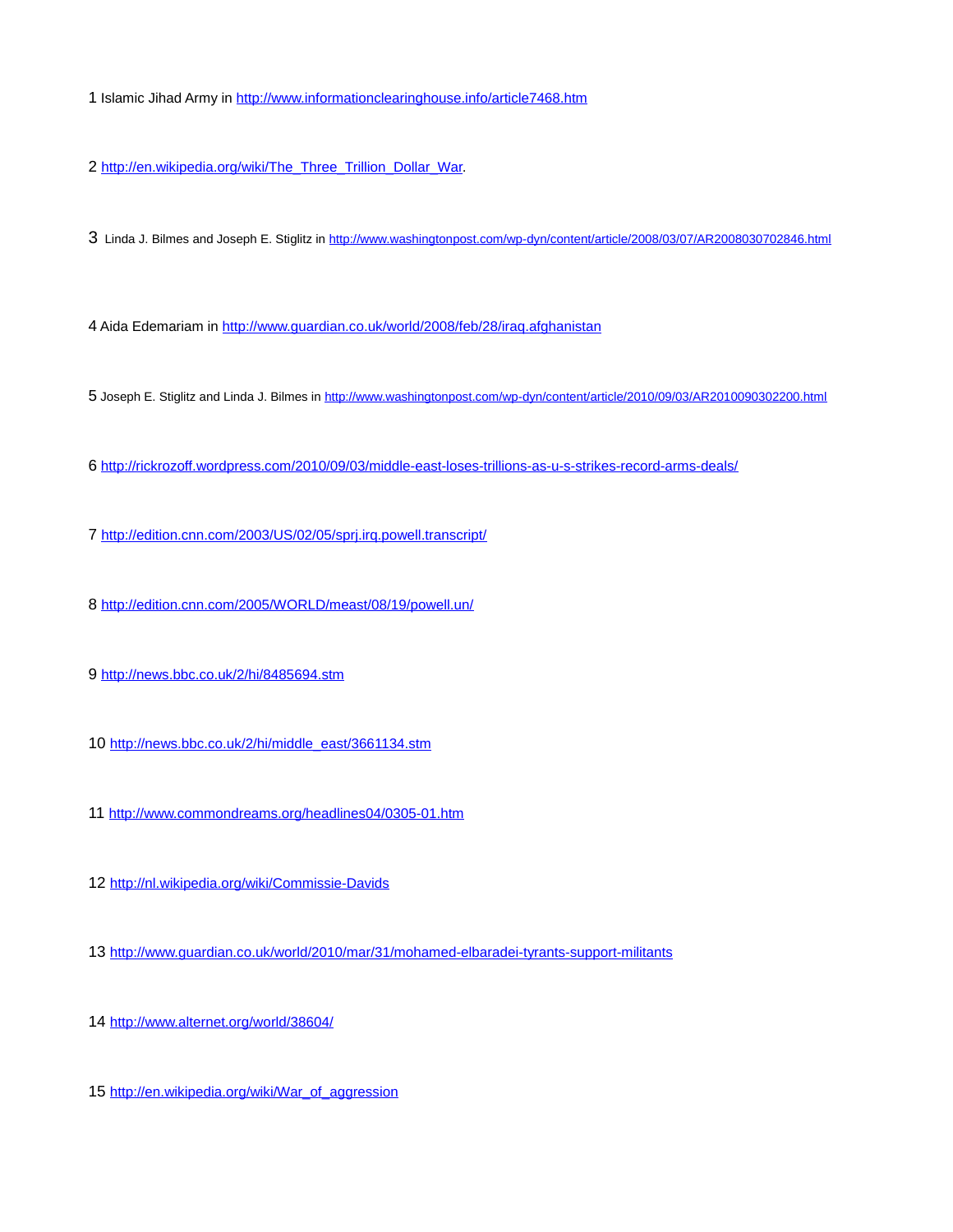- [http://en.wikipedia.org/wiki/Westphalian\\_sovereignty](http://en.wikipedia.org/wiki/Westphalian_sovereignty)
- <span id="page-22-0"></span><http://www.un.org/en/documents/charter/chapter7.shtml>
- <span id="page-22-1"></span><http://www.newamericancentury.org/>
- <span id="page-22-2"></span><http://www.ambafrance-uk.org/Speech-by-M-Dominique-de-Villepin,4917.html>
- <span id="page-22-3"></span><http://weekly.ahram.org.eg/2004/689/fo2.htm>
- <span id="page-22-4"></span><http://www.brussellstribunal.org/Redskins.htm>
- <span id="page-22-5"></span>United States Energy Information Administration, 'Persian Gulf Oil and Gas Exports' Fact Sheet, April 2003.
- <span id="page-22-6"></span>Forbes, 'Gusher: The Post-Saddam Premium', 28 October 2002.
- <span id="page-22-7"></span><http://wammtoday.org/2012/04/03/sami-rasouli-mission-accomplished-iraq-today/>
- <span id="page-22-8"></span><http://archive.indymedia.be/news/2003/04/60213.html>
- <span id="page-22-9"></span><http://www.washingtonpost.com/wp-dyn/content/story/2008/10/03/ST2008100301216.html>
- <span id="page-22-10"></span>[http://www.niemanwatchdog.org/index.cfm?fuseaction=Ask\\_this.view&askthisid=400](http://www.niemanwatchdog.org/index.cfm?fuseaction=Ask_this.view&askthisid=400)
- <span id="page-22-11"></span><http://www.washingtonpost.com/wp-dyn/content/article/2010/05/24/AR2010052403839.html>
- <span id="page-22-12"></span><http://www.fmreview.org/FMRpdfs/Iraq/full.pdf>
- <span id="page-22-14"></span><span id="page-22-13"></span><http://www.justforeignpolicy.org/iraq>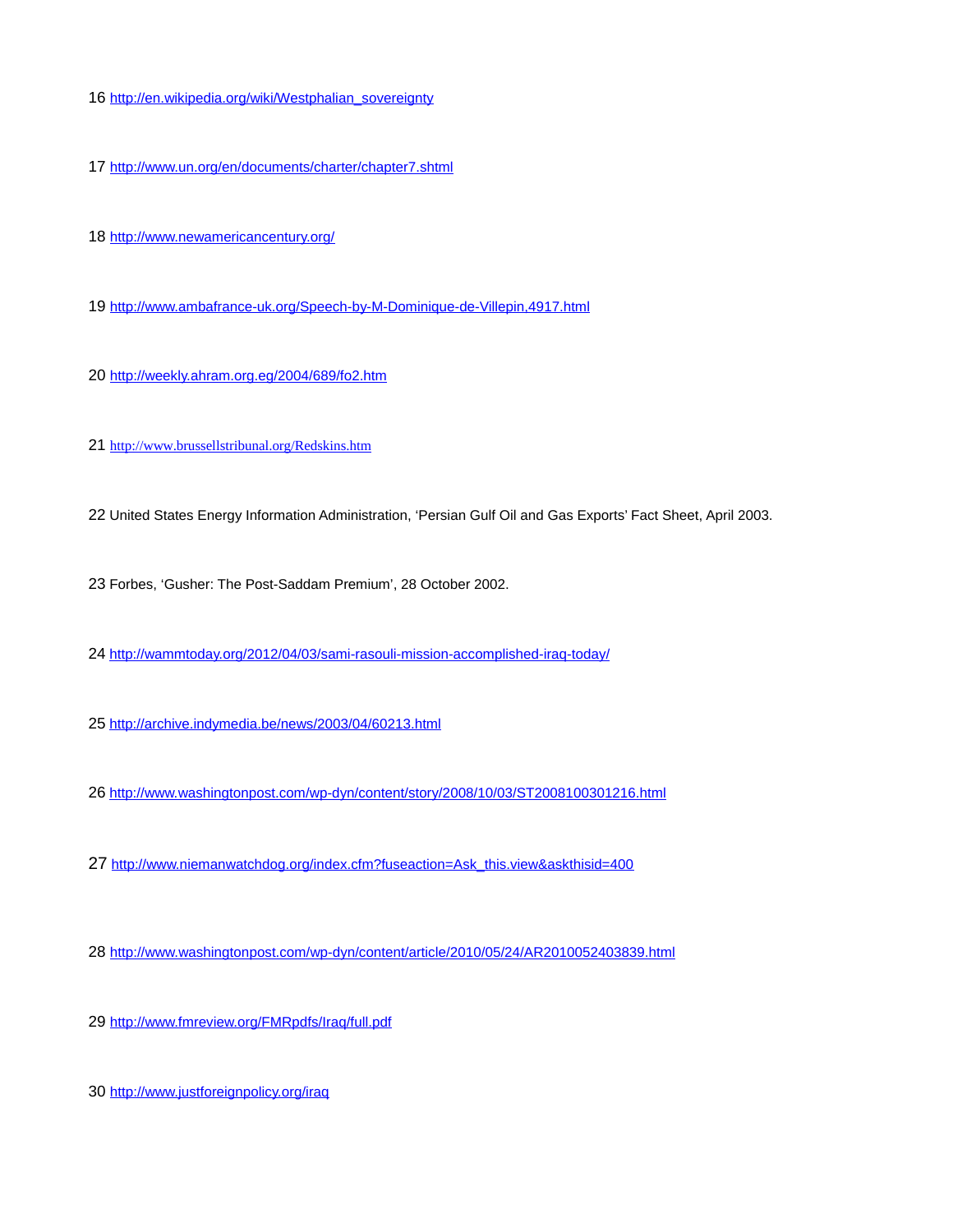<http://www.alternet.org/world/70886/?page=entire>

<span id="page-23-0"></span>[http://www.rhrc.org/resources/Iraqi\\_women\\_girls\\_factsheet%20FINAL%20JAn08.pdf](http://www.rhrc.org/resources/Iraqi_women_girls_factsheet%20FINAL%20JAn08.pdf)

<span id="page-23-1"></span><http://www.fmreview.org/FMRpdfs/Iraq/full.pdf> Refugee Studies Centre, Department of International Development, 3 Mansfield Road, Oxford

<span id="page-23-2"></span>34 FelicityArbuthnot in<http://dissidentvoice.org/2010/07/the-new-iraq-death-threats-and-duplicity/>

<span id="page-23-3"></span><http://www.informationclearinghouse.info/article18091.htm>

<span id="page-23-4"></span><http://www.commondreams.org/headline/2010/11/21-0>

<span id="page-23-5"></span><http://www.minorityrights.org/682/press-releases/iraqs-ignored-minorities-face-extinction-new-mrg-report.html>

<span id="page-23-15"></span><span id="page-23-6"></span>[http://www.sfgate.com/cgi-bin/article.cgi?f=%2Fc%2Fa%2F2010%2F06%2F27%2FIN5D1E116Q.DTL#ixzz0yUDbF2Va](#page-23-15)

<span id="page-23-7"></span><http://www.iauiraq.org/documents/1552/FHH%20Report%20EN.pdf>

<span id="page-23-8"></span><http://www.mercer.com/qualityoflivingpr>

<span id="page-23-9"></span><http://www.michaelmoore.com/words/mike-friends-blog/truth-about-end-combat-operations>

<span id="page-23-10"></span><http://www.unhabitat.org/pmss/listItemDetails.aspx?publicationID=2917>

<span id="page-23-11"></span>43 Adil E. Shamoo in [http://www.fpif.org/articles/what\\_you\\_will\\_not\\_hear\\_about\\_iraq](http://www.fpif.org/articles/what_you_will_not_hear_about_iraq)

<span id="page-23-12"></span><http://www.guardian.co.uk/news/datablog/2011/may/25/global-peace-index-2011>

<span id="page-23-14"></span><span id="page-23-13"></span>[http://www.reputationinstitute.com/events/27\\_Sept\\_11\\_PR\\_Country\\_RepTrak\\_Results.pdf](http://www.reputationinstitute.com/events/27_Sept_11_PR_Country_RepTrak_Results.pdf)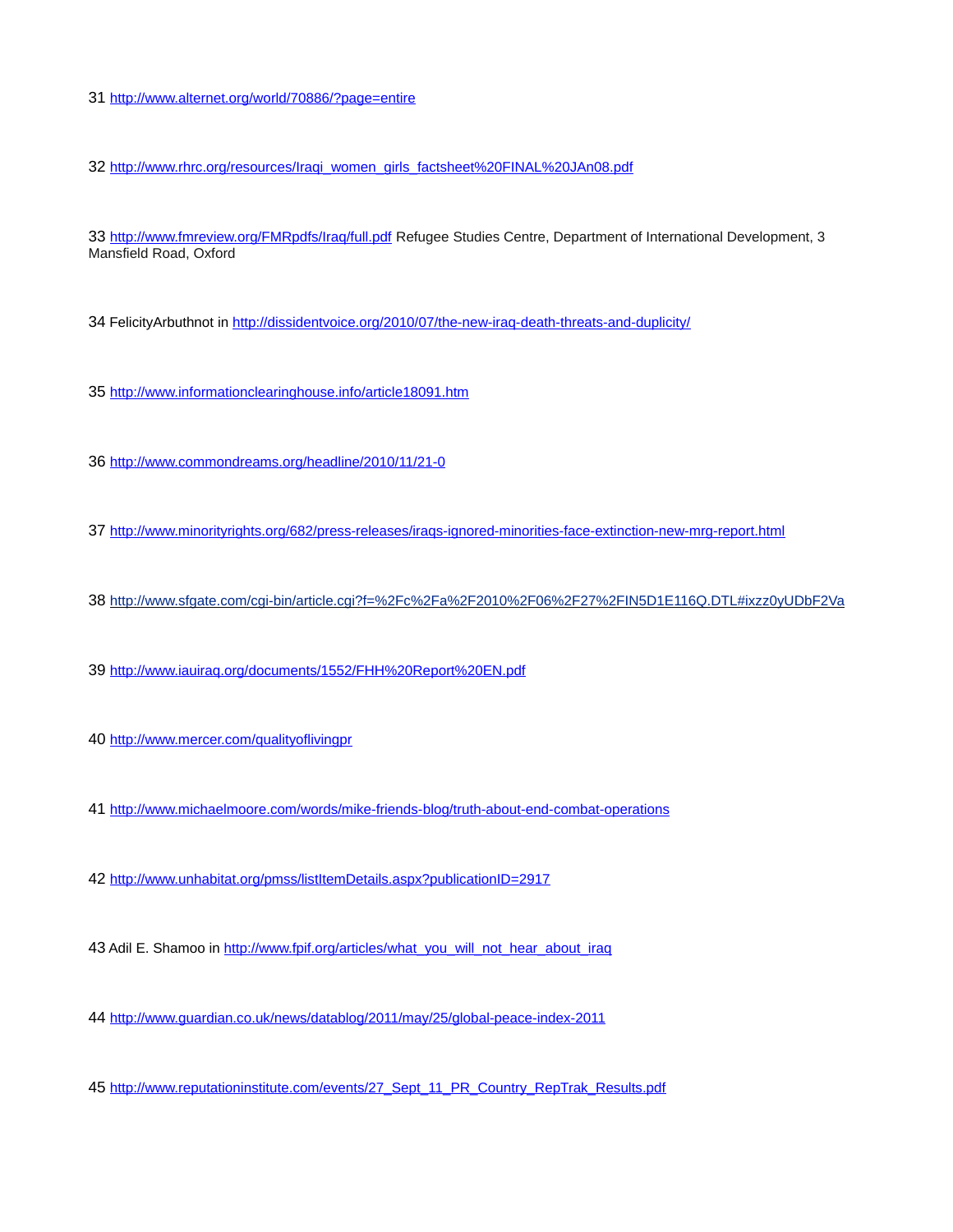[http://en.aswataliraq.info/Default1.aspx?page=article\\_page&id=145099](http://en.aswataliraq.info/Default1.aspx?page=article_page&id=145099)

<span id="page-24-0"></span>[http://www.twocircles.net/2010may03/iraq\\_starts\\_construction\\_security\\_wall\\_around\\_baghdad.html](http://www.twocircles.net/2010may03/iraq_starts_construction_security_wall_around_baghdad.html)

<span id="page-24-1"></span><http://www.amnesty.org/en/news-and-updates/report/thousands-iraqi-detainees-risk-torture-after-us-handover-2010-09-13>

<span id="page-24-2"></span><http://www.hrw.org/en/news/2011/02/01/iraq-secret-jail-uncovered-baghdad>

<span id="page-24-3"></span><http://www.hrw.org/en/news/2011/02/21/iraq-vulnerable-citizens-risk>

<span id="page-24-4"></span><http://www.amnestyusa.org/research/reports/annual-report-iraq-2011>

<span id="page-24-5"></span><http://www.irinnews.org/Report.aspx?ReportId=76360>

<span id="page-24-6"></span><http://gorillasguides.com/2008/01/22/syria-un-research-indicates-high-levels-of-trauma-among-iraqi-refugees/>

<span id="page-24-7"></span><http://www.uniraq.org/documents/UNHCR%20Iraq%20Protection%20Monitoring%20%20Jan-Oct%202009.pdf>

<span id="page-24-8"></span> [http://www.internal-displacement.org/idmc/website/countries.nsf/\(httpEnvelopes\)/7496912B0BCE583BC1257520004DBA96?](http://www.internal-displacement.org/idmc/website/countries.nsf/(httpEnvelopes)/7496912B0BCE583BC1257520004DBA96?OpenDocument) **[OpenDocument](http://www.internal-displacement.org/idmc/website/countries.nsf/(httpEnvelopes)/7496912B0BCE583BC1257520004DBA96?OpenDocument)** 

<span id="page-24-9"></span> [http://www.internal-displacement.org/idmc/website/countries.nsf/\(httpEnvelopes\)/B6C0B024031DFA0F802570B8005A74D6?](http://www.internal-displacement.org/idmc/website/countries.nsf/(httpEnvelopes)/B6C0B024031DFA0F802570B8005A74D6?OpenDocument) **[OpenDocument](http://www.internal-displacement.org/idmc/website/countries.nsf/(httpEnvelopes)/B6C0B024031DFA0F802570B8005A74D6?OpenDocument)** 

<span id="page-24-10"></span><http://www.uniraq.org/documents/UNHCR%20Iraq%20Protection%20Monitoring%20%20Jan-Oct%202009.pdf>

<span id="page-24-11"></span><http://www.reliefweb.int/rw/rwb.nsf/db900SID/MUMA-7XS4PY?OpenDocument>

<span id="page-24-13"></span><span id="page-24-12"></span><http://www.aimforhumanrights.org/latest/news/newsitem/article/irak-takes-steps-to-combat-disappearances/>